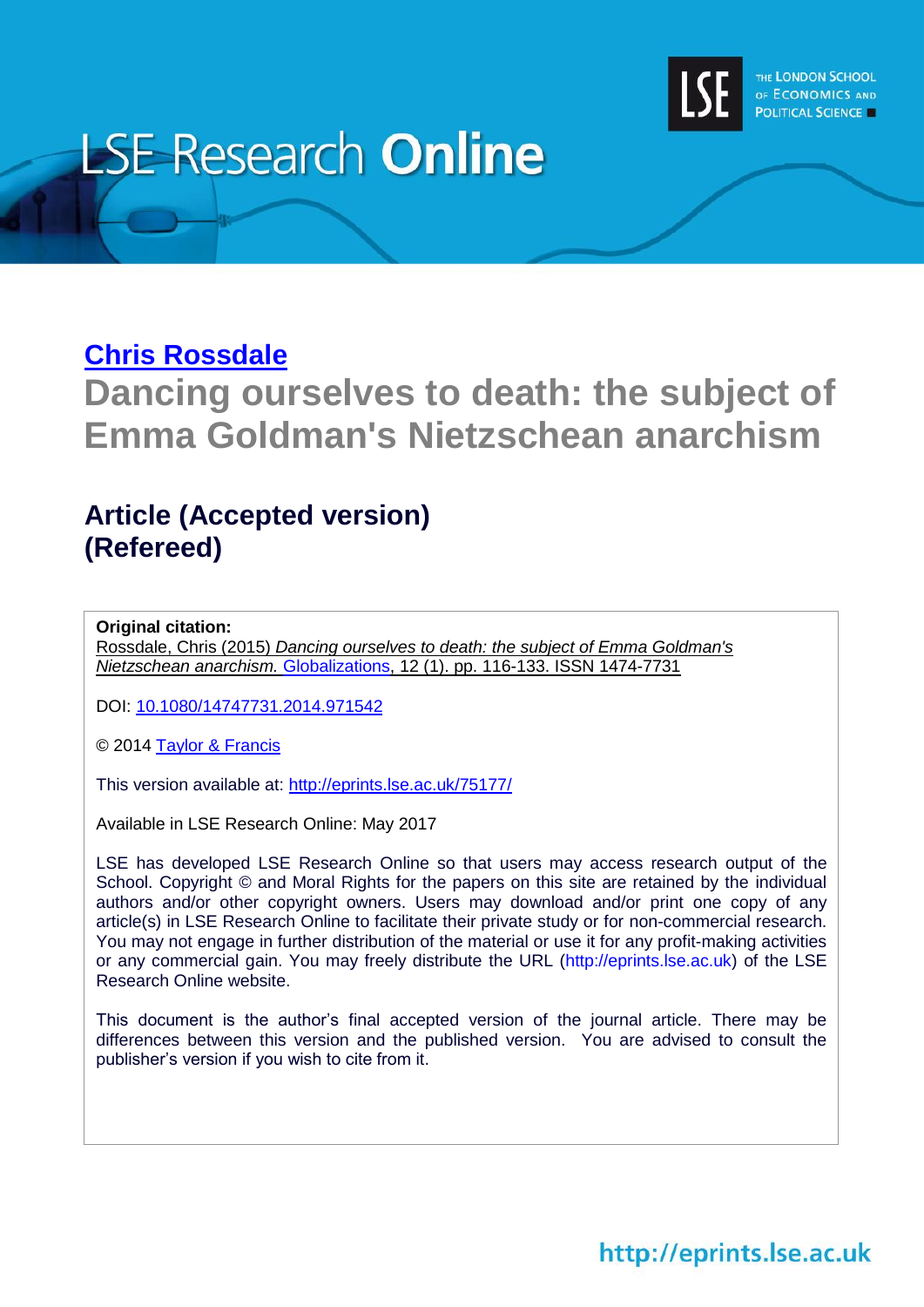### Dancing Ourselves to Death: The Subject of Emma Goldman's Nietzschean Anarchism

Dr Chris Rossdale

c.rossdale@lse.ac.uk

International Relations Department, London School of Economics & Political Science

A later version of this paper was published in *Globalizations,* Vol. 12, No. 1 (2015), 116-133.

This article draws together two lively and provocative radical theorists, Emma Goldman and Friedrich Nietzsche, and suggests that a reading at their intersections can inspire political thought, action and resistance in particular ways. The argument is framed through and productive of a particular archetype which emerges from a reading of these thinkers, that of The Dancer. Both Goldman and Nietzsche have been noted for their affect-laden reflections on dance, as an image of the subject which evades capture within frameworks of discipline, morality and *ressentiment* and which instead commits to a ceaseless and creative insurrection of-and-against the self. Here I argue that through this image of The Dancer we can conceptualise a form of critical or anarchic subjectivity which can provocatively interpret and inspire radical political action. Whilst in the article I look at some of the ways in which dance has formed an important component of radical politics, I also argue that dance as understood in the terms established through Goldman and Nietzsche moves beyond corporeal performance, indicating a more general ethos of the subject, one of perpetual movement, creativity and auto-insurrection. I also reflect on the difficulties involved in the idea of 'self-creation'; as we can see from the more problematic dimensions of Goldman's thought, creation is an ethically and ontologically ambiguous concept which, when affirmed too easily, can serve to mask the subtleties by which relations of domination persist. With this in mind, the paper goes on to discuss what it might mean to 'dance to death', to negotiate the burden of transvaluation, limitless responsibility and perpetual struggle which these two thinkers evoke, in the service of a creative and limitless radical political praxis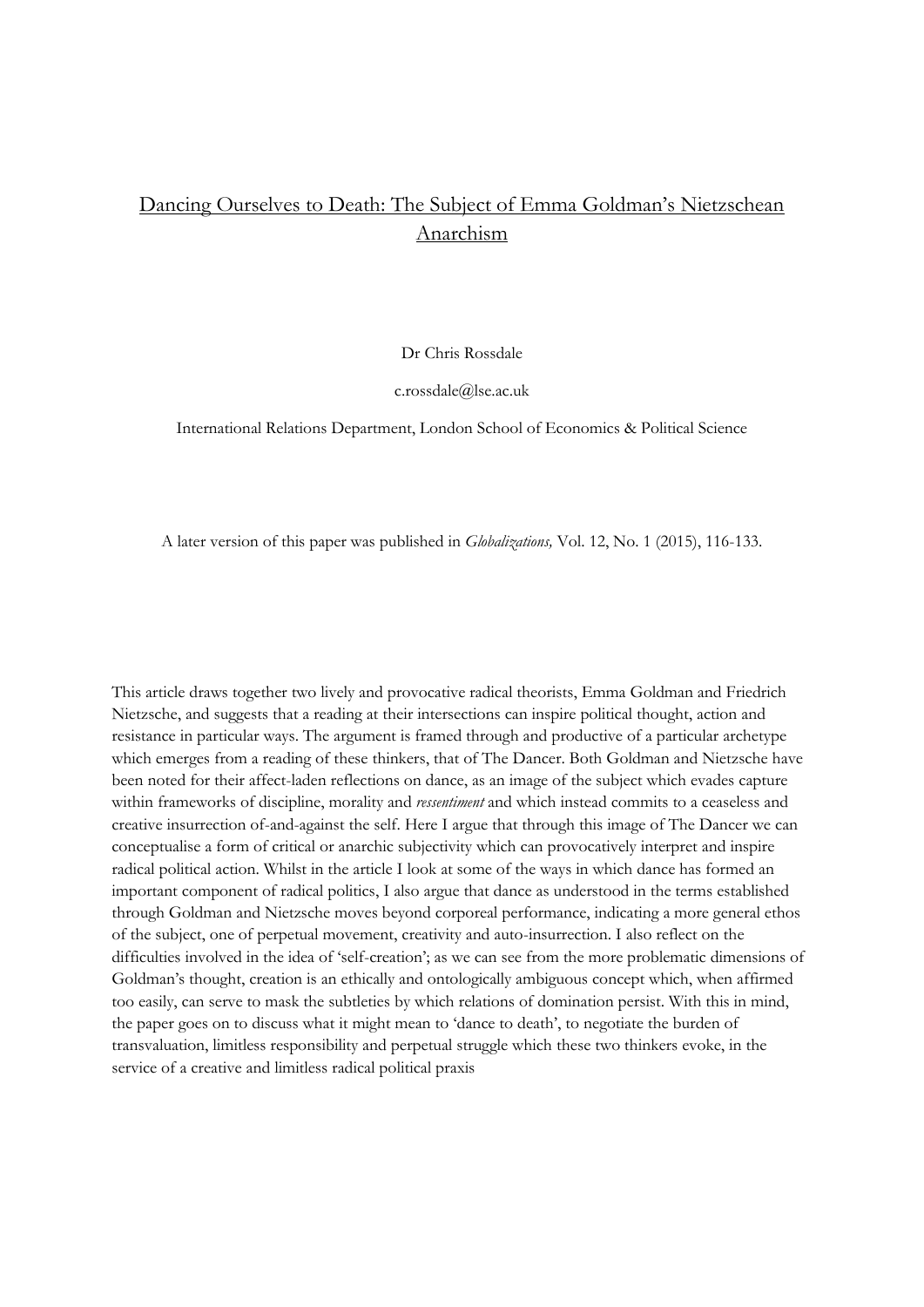*Only in the dance do I know how to speak the parable of the highest things.* (Nietzsche, 1997, p. 110).

*To dance to death – what more glorious end!* (Goldman, 1970a, p. 19).

Dance-time is here folks, the artistic ballet of fucking it up, and shaking the old world to the ground. (Vaneigem, 1983).

I begin from a problem that has become familiar in contemporary radical political theory, that is, that purported discourses, practices and projects of liberation have so readily coalesced into forms of domination, produced tyrannies which sport and distort the mask and mantle of emancipation. The force of calls to urgency or to pragmatism readily deflects attention from the subtleties by which power and domination operate, such that the most ardently revolutionary or cautiously poised strategies for change so often signify a perpetuation of the same. For all the changes and all the revolutions, too much remains undisturbed. Diagnoses abound, citing inadequate attention to micropower, modernity, intersectionality, privilege, class composition and more. This is, of course, a challenge with which many of the articles in this special issue are contending.

My contribution engages with the work of one important anarchist thinker, Emma Goldman. More specifically it focuses on the specifically Nietzschean dimensions of her thought, suggesting that it is through her encounter with Friedrich Nietzsche that we can read Goldman's most provocative contributions to radical thought and practice, and her most acerbic critiques of established orthodoxies. I argue that an encounter between Goldman and Nietzsche provides an important account of the limitations of radical politics, and of pathways forward which might disrupt some of these limitations. The argument is framed through and productive of a particular archetype which emerges from a reading of these thinkers, that of The Dancer. Both Goldman and Nietzsche have been noted for their affectladen reflections on dance, as an image of the subject which evades capture within frameworks of discipline, morality and *ressentiment* and which instead commits to a ceaseless and creative insurrection ofand-against the self. Here I argue that through this image of The Dancer we can conceptualise a form of critical or anarchic subjectivity which can provocatively interpret and inspire radical political action.

I begin by outlining Nietzsche's contested relationship with anarchism, before looking in some detail at Goldman's Nietzschean anarchism. Goldman argued that a meaningful project of liberation must take seriously Nietzsche's critique of morality and suspicion of mass politics, and his emphasis on selfcreation; these strains collect around both thinkers' use of dance. As such, I turn to look at instances and examples of dance in the conduct of political resistance, suggesting that they demonstrate the place and importance of play, festival and minor composition. However, I also argue that dance as understood in the terms established through Goldman and Nietzsche moves beyond corporeal performance, indicating a more general ethos of the subject, one of perpetual movement, creativity and auto-insurrection. Before outlining this conception of the subject, however, I reflect on the difficulties involved in the idea of 'selfcreation'; as we can see from the more problematic dimensions of Goldman's thought, creation is an ethically and ontologically ambiguous concept which, when affirmed too easily, can serve to mask the subtleties by which relations of domination persist. With this in mind, the final section examines what it might mean to 'dance to death', to negotiate the burden of transvaluation, limitless responsibility and perpetual struggle which the two thinkers evoke, in the service of a creative and limitless radical political praxis.

Nietzsche observes that philosophy tends to consist of 'the confession of its originator', that in writing we offer an 'involuntary and unconscious autobiography' (2003a, p. 4). The implications and complexities of such a claim are beyond the scope of this article. However, I feel I must begin with a small confession of my own: I have absolutely no idea how to dance.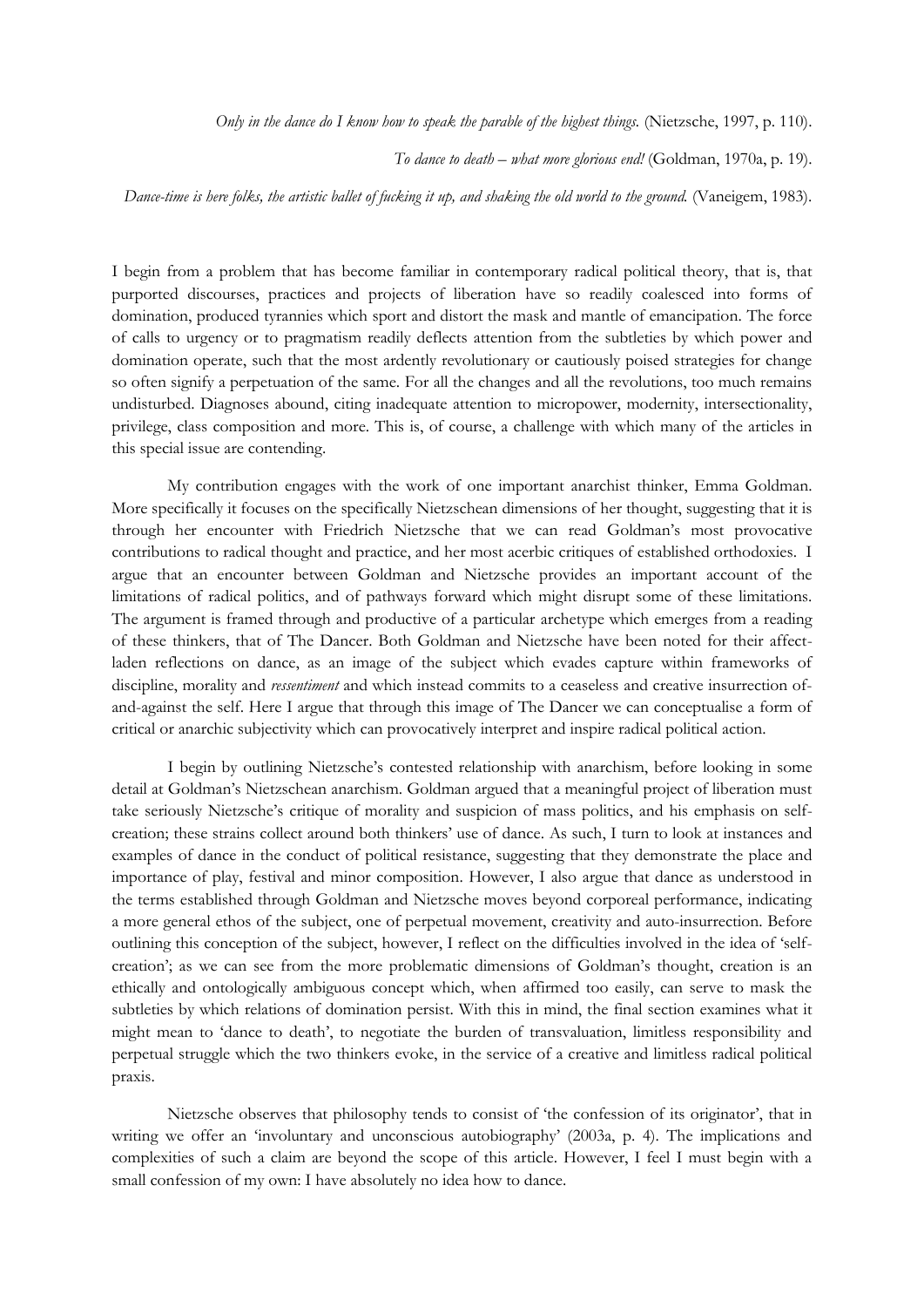#### Nietzsche and Anarchism

Nietzsche was famously suspicious of anarchists. He referred to them as 'the mouthpiece of the decaying strata of society' (2007a, p. 65), and claims that it 'is quite justifiable to bracket the *Christian* and the *anarchist* together: their object, their instinct, is concerned only with destruction' (ibid., p. 156). This suspicion emerged from what Nietzsche saw in anarchism to be a reactive dimension which encountered the world only on the terms of that which was hated, rather than through the impulse or instinct to create the world anew: 'A word in the ear of the psychologists, assuming they are inclined to study *ressentiment*  close up for once: this plant thrives best amongst anarchists and anti-Semites' (Genealogy 2: 11).

Despite this mistrust on Nietzsche's part which, as Nathan Jun notes, probably came neither from reading anarchist thinkers such as Bakunin or Proudhon, nor from actual engagement with anarchist movements, but from sensationalist denunciations in newspapers (2012, p. 151), Nietzsche's work has been influential on a number of anarchist thinkers. Of early 20<sup>th</sup> century figures, alongside Goldman it is perhaps Gustav Landauer's readings which stand as the most prominent (Landauer, 2010, p. 64), though Nietzsche's thought clearly influenced elements of Rudolf Rocker's *Nationalism and Culture* (1937). Indeed Rocker, a prominent anarcho-syndicalist, also translated *Thus Spake Zarathustra* into Yiddish. More recently a number of treatments have reflected on the similarities, differences and productive tensions between anarchism and Nietzsche, which provide lively analyses of libertarian worker movements (Colson, 2004), the state (Call, 2002, pp. 31-60), epistemology (Koch, 1993), the role of *ressentiment* in anarchism (Newman, 2004), and more.

There is insufficient space here to do justice to either the complexity of the relationship between Nietzsche and anarchism, nor the richness of contemporary scholarship on this subject. My concern in this article is not with Nietzsche and anarchism *per se,* but with Goldman's interpretations. The discussion clearly resonates with debates about the place of Nietzsche for anarchists (and radicals of all stripes), but does not seek to treat anarchism in its entirety. Similarly the concern is not to examine the totality (or 'truth') of Nietzsche's thought, nor to become bogged down by Nietzsche's particular (and frequently problematic) political opinions. Rather, it is to ask how a Nietzschean encounter can enliven our sense of the possible, without allowing this sense of the possible to coalesce into some general or grand theory (of either anarchism *or* Nietzsche).<sup>1</sup> It is on such terms that we move to Goldman's Nietzschean anarchism.

#### Emma Goldman: The Dancing Anarchist

1

As Hilton Bertalan makes clear, Goldman has been largely overlooked as an anarchist theorist, attention focussed on her personal and political life at the expense of her theoretical contributions (save somewhat patronising acknowledgements that she 'introduced' a feminist element to anarchism) (2011, pp. 209-211). Goldman's absence from most surveys of anarchist theory (or, rather, her presence as a perpetual footnote) is conspicuous. Despite this, her insistence on self-transformation, on creativity and on a radical politics which infuses and embraces all areas of life remains potent. Kathy Ferguson argues that the moves to see Goldman as an 'emotional' rhetorician and propagandist, rather than as a theorist in her

<sup>1</sup> Cautioning against focussing too much on the specifics of Nietzsche's political pronouncements, Lewis Call suggests that we think more generally in terms of the 'Nietzsche effect'. Call cites Ansell-Pearson arguing that the most fertile spaces are not Nietzsche's 'overt pronouncements…but rather in their 'style(s)', in their attempt to communicate a philosophy of the body, in their disclosure of the metaphoricity of philosophical discourse, and in the exemplary way in which they are seen to deconstruct the logocentric bias of western thought and reason' (Call 2002: 35, citing Ansell-Pearson 1993: 29).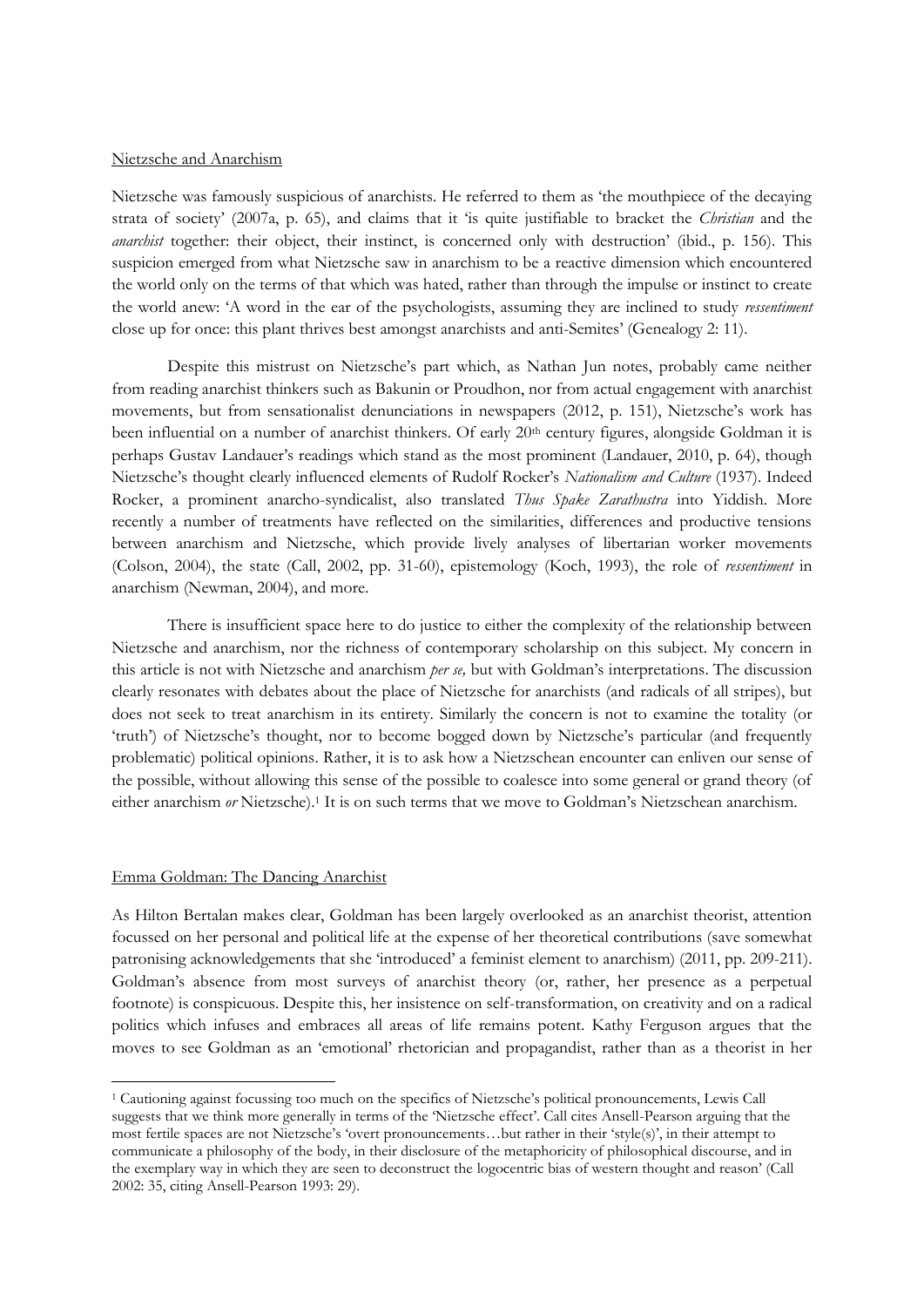own right, represents 'an implicit and highly conventional gendering in the distinction between the emotional activist and the theoretically sophisticated intellectual, a recapitulation of patriarchal gender codes that inhibits both our reading of Goldman's political thinking and our ability to engage theories as kinds of practices' (2004, p. 31). Against this marginalisation, I argue that we should view Goldman as an important anarchist theorist. That she expressed ideas not just in her writing, but in her speeches, her activism and in her life more generally does not render her ideas less important – indeed, it precisely asks important questions about how we view boundaries between ideas and practices, calling to mind Nietzsche's response when faced with a scholarly book:

We are not among those who have ideas only between books, stimulated by books – our habit is to think outdoors, walking, jumping, climbing, dancing, preferably on lonely mountains or right by the sea where even the paths become thoughtful. Our first question about the value of a book, a person, or a piece of music is: "Can they walk?" Even more, "Can they dance?" (2001, p. 366).

#### Goldman could dance.

Despite scepticism towards Nietzsche from much of the anarchist community of the late 19<sup>th</sup> and early 20th century, Goldman was fascinated by his ideas. She called him 'the intellectual storm center of Europe' (Starcross, 2004, pp. 37-38) and gave at least twenty-three lectures across the US between 1913 and 1917 on the relevance of Nietzsche's thought for topics including atheism, anti-statism and antinationalism (ibid., p. 29). Unfortunately, as Leigh Starcross notes in her attempt to reconstruct Goldman's ideas about Nietzsche, the papers for these lectures were seized in a police raid on the offices of *Mother Earth*, the anarchist newspaper which Goldman co-edited (ibid.). While a full account of Goldman's thoughts on Nietzsche no longer exists, his influence on her thinking is evident across much of her work. More important than his direct influence on Goldman, for the purposes here, are the ways in which she provides a lively interpretation of important Nietzschean ideas.

Goldman's most substantive remaining comment on Nietzsche can be found in her autobiography, *Living My Live*, where she recalls debating his ideas with some friends and her lover, Edward Brady:

One evening we were gathered at Justus's place at a farewell party. James Huneker was present and a young friend of ours, P. Yelineck, a talented painter. They began discussing Nietzsche. I took part, expressing my enthusiasm over the great poet-philosopher and dwelling on the impression of his works on me. Hunecker was surprised. "I did not know you were interested in anything outside of propaganda," he remarked. "That is because you don't know anything about anarchism," I replied, "else you would understand that it embraces every phase of life and effort and that it undermines the old, outlived values." Yelineck asserted that he was an anarchist because he was an artist; all creative people must be anarchists, he held, because they need scope and freedom for their expression. Huneker insisted that art has nothing to do with any ism. "Nietzsche himself is the proof of it," he argued; "he is an aristocrat, his ideal is the superman because he has no sympathy with or faith in the common herd." I pointed out that Nietzsche was not a social theorist but a poet, a rebel and innovator. His aristocracy was neither of birth nor of purse; it was of the spirit. In that respect Nietzsche was an anarchist, and all true anarchists were aristocrats, I said (1970a, pp. 193-194)**.** 

Brady's dismissive response to this statement moved Goldman to end their relationship soon after the conversation, such was her depth of feeling on the subject. For Goldman, anarchism is first and foremost a creative philosophy, and though it sets itself against (and works to defeat) multiple forms of domination – whether in the form of capitalism, militarism, patriarchy and more – it was imperative that it do so from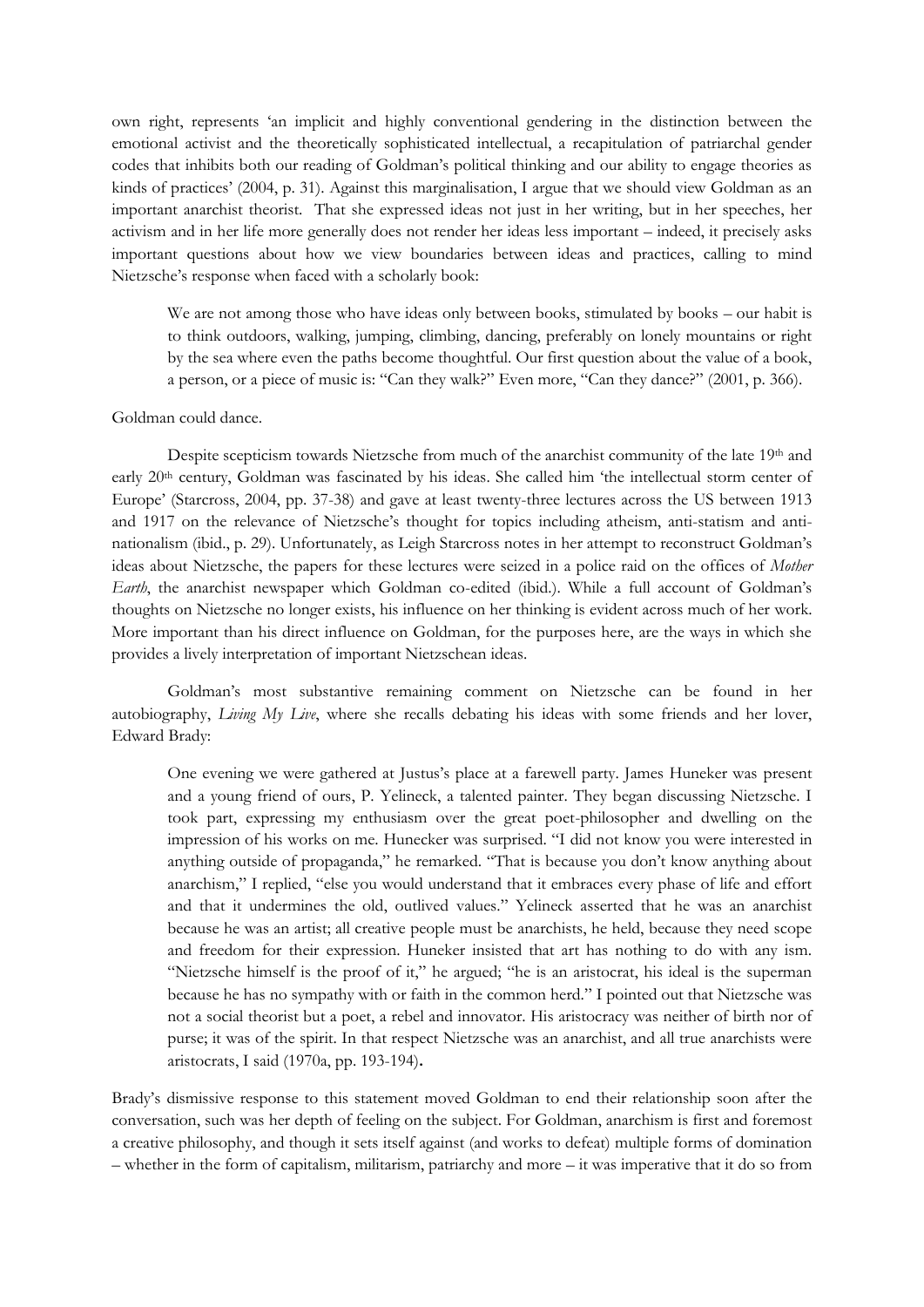a desire to build something new, something better. It is on such terms that she insisted that Nietzsche's 'master idea had nothing to do with the vulgarity of station, caste or wealth. Rather did it mean the masterful in human possibilities, the masterful in man that would help him to overcome old traditions and worn-out values, so that he may learn to become the creator of new and beautiful things' (1996, p. 233).

In accordance with these ideas about the creative spirit, Goldman also outlined a Nietzschean critique of morality and of mass politics predicated upon the subordination of the individual. These ideas were, for her, mobilised as indistinct from the political struggles in which she was tirelessly engaged, ranging from anti-militarist agitation (for which she spent time in prison for attempt to convince people to resist the draft), to providing information and support about contraception (for which she was also jailed).

Goldman was uncompromising in her critique of morality, She argued that morality has been a tool by which the rich have convinced ordinary people to accept the naturalness and even desirability of their poverty and dispossession; for instance, it 'is Morality which condemns woman to the position of a celibate, a prostitute, or a reckless, incessant breeder of hapless children' (1996, p. 171). Using language reminiscent of Nietzsche, she argues that 'the Lie of Morality still stalks about in fine feathers...it is safe to say that no other superstition is so detrimental to growth, so enervating and paralyzing to the minds and hearts of the people, as the superstition of morality' (ibid., 169). Just as religion 'paralyzed the mind of the people...morality has enslaved the spirit', providing security for the rich more successfully 'than even the club and gun' (ibid., p. 170).

Crucially this disavowal of morality did not for Goldman entail a rejection of ethical responsibility and interconnection, nor the impossibility of taking particular positions. As Bertalan argues, hers 'is not an apathetic, detached, apolitical theoretical exercise lacking a consideration for consequences. Positions *are* taken, identities *are* asserted, injustices *are* addressed, and conceptual and logistical spaces *are*  occupied' (2011, p. 218). What is crucial is that these positions are not raised to the metaphysical level of absolute standards, a gesture which will always work to subordinate humanity beneath it. Rather than establish new idols, the task, for Goldman, must be to engage in an ethics of self-creation:

The "beyond good and evil" philosopher, Nietzsche, is at present denounced as the perpetrator of national hatred and machine gun destruction; but only bad readers and bad pupils interpret him so. "Beyond good and evil" means beyond prosecution, beyond judging, beyond killing, etc. *Beyond Good and Evil* opens before our eyes a vista the background of which is individual assertion combined with the understanding of all others who are unlike ourselves, who are different (Goldman, 1996, p. 214).

As I outline in more detail below, this sensibility translates directly into the theme of perpetual movement and the archetype of dance through which we can read Goldman.

Alongside this suspicion of morality came a contemptuous response to any form of radical politics which allowed abstracted or over-strategised notions of 'The Cause' to subordinate individual and affective experience. One famous example here (from which comes the apocryphal quote 'if I can't dance it's not my revolution') concerns Goldman's recollection of a particular evening dancing in New York:

One evening a cousin of Sasha,<sup>2</sup> a young boy, took me aside. With a grave face…he whispered to me that it did not behoove [sic] an agitator to dance. Certainly not with such reckless abandon,

<sup>2</sup> Sasha was Goldman's name for Alexander Berkman, her lover and closest comrade.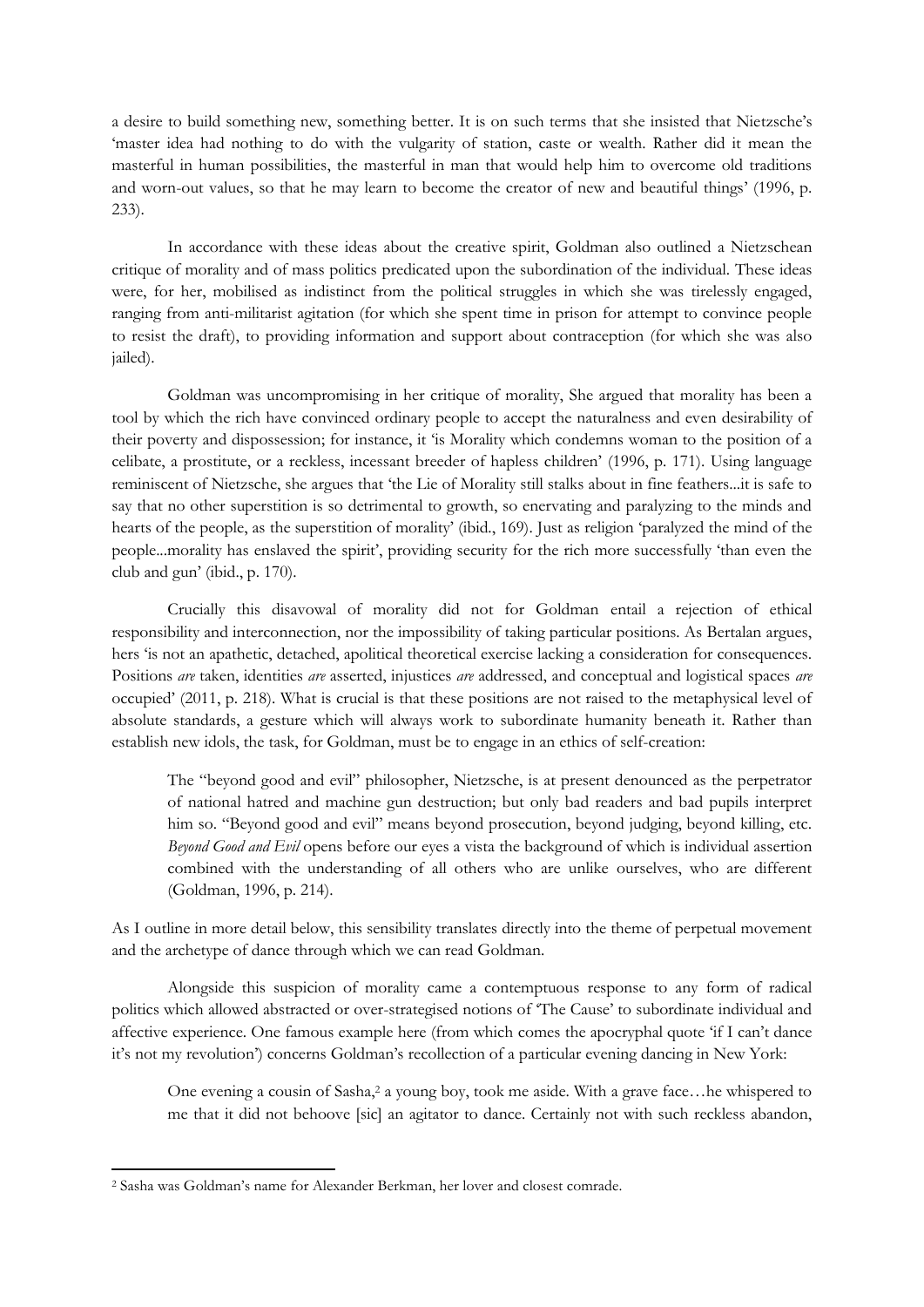anyway. It was undignified for one who was on the way to become a force in the anarchist movement. My frivolity would only hurt the Cause.

I grew furious at the impudent interference of the boy. I told him to mind his own business, I was tired of having the Cause constantly thrown into my face. I did not believe that a Cause which stood for a beautiful idea, for anarchism, for release and freedom from conventions and prejudice, should demand the denial of life and joy…I want freedom, the right to self-expression, everybody's right to beautiful, radiant things." Anarchism meant that to me, and I would live it in spite of the whole world – prisons, persecution, everything. Yes, even in spite of the condemnation of my own closest comrades I would live my beautiful ideal (1970a, p. 56).<sup>3</sup>

This is not to imply that Goldman was unaware of the potential pitfalls of foregrounding the insistence on 'beautiful things' in a context of struggle against poverty and domination. Recalling a conversation with Alexander Berkman, Goldman acknowledges his criticism of spending money on luxuries when so many people were living in poverty:

"But beautiful things are not luxuries," I insisted; "they are necessaries [sic]. Life would be unbearable without them." Yet, at heart, I felt that Berkman was right. Revolutionists gave up even their lives – why not also beauty? Still the young artist [Fedya – who had raised the issue] struck a chord with me. I, too, loved beauty (1970a, p. 32).

I would suggest that it is precisely at the fold of this contradiction that we might interpret Goldman's project. She was certainly no apolitical aesthete, and sacrificed money, comfort and even her citizenship in the name of political agitation.<sup>4</sup> Despite this, she retained her insistence on an anarchism which embraced and sought life and beauty. Whilst particular choices and priorities must be made, excising politics, or beauty, in the name of the other, in more general terms, fundamentally missed the purpose and content of both.

This suspicion of the ways in which ideals of 'The Cause' could be used to subordinate more particular experiences did not rest at Goldman's insistence on the role of affective experience. On a number of occasions she distanced herself from her comrades by supporting causes or expressing opinions that they felt worked against wider strategic interests. Most notable was her decision to criticise the Russian Revolution following her stay in Russia (2003), though her comments about homosexuality are particularly telling:

Censorship came from some of my own comrades because I was treating such "unnatural" themes as homosexuality. Anarchism was already enough misunderstood, and anarchists considered depraved; it was inadvisable to add to the misconceptions by taking up perverted sexforms, they argued. Believing in freedom of opinion, even if it went against me, I minded the censors in my own ranks as little as I did those in the enemy's camp. In fact, censorship from comrades had the same effect on me as police persecution; it made me surer of myself, more determined to plead for every victim, be it one of social wrong or moral prejudice (1970b, p. 555).

For Goldman, an anarchism which dismissed particular struggles in the name of The Cause was both objectionable and, ultimately, doomed to fail.

<sup>&</sup>lt;sup>3</sup> On the origin of the quote 'if I can't dance it's not my revolution' see Shulman (1991).

<sup>4</sup> Goldman was deported from the US in 1919.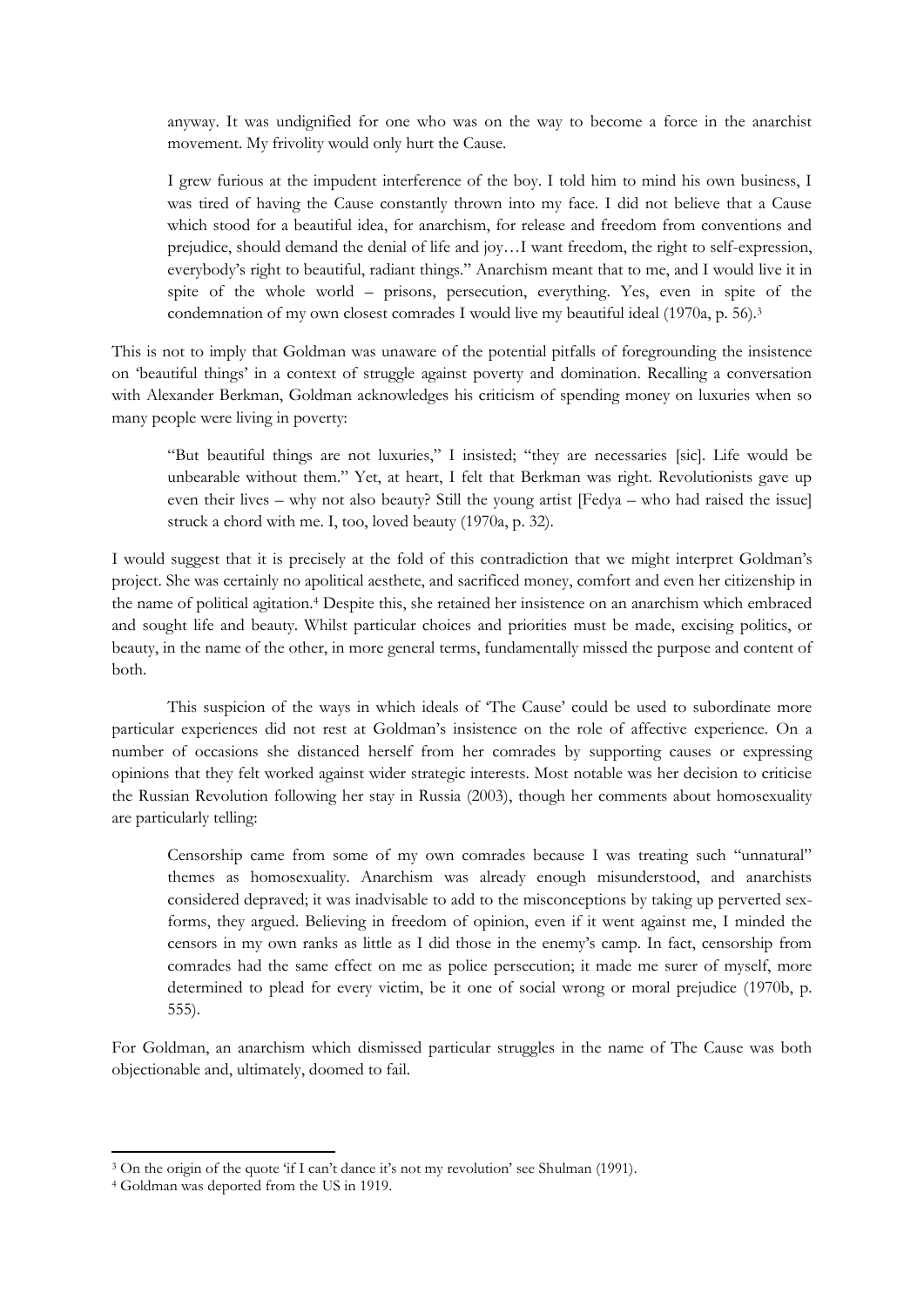As she sought to criticise such strategized formulations of struggle, Goldman also turned her critical focus on what was often felt to be the axiomatic subject of revolution, 'the mass'. In her most controversial (and, perhaps, most Nietzschean) passage, she wrote:

That the mass bleeds, that it is being robbed and exploited, I know as well as our vote-baiters. But I insist that not the handful of parasites, but the mass itself is responsible for this horrible state of affairs. It clings to its master, loves the whip, and is the first to cry Crucify! the moment a protesting voice is raised against the sacredness of capitalistic authority or any other decayed institution. Yet how long would authority and private property exist, if not for the willingness of the mass to become soldiers, policemen, jailers and hangmen.

 $[...]$ 

Not because I do not feel with the oppressed, the disinherited of the earth; not because I do not know the shame, the horror, the indignity of the lives the people lead, do I repudiate the majority as a creative force for good. Oh, no, no! But because I know so well that as a compact mass it has never stood for justice or equality. It has suppressed the human voice, subdued the human spirit, chained the human body. As a mass its aim has always been to make life uniform, gray, and monotonous as the desert. As a mass it will always be the annihilator of individuality, of free initiative, of originality (1969, pp. 77-78).

In this unnerving statement we see many of the above-mentioned features of Goldman's Nietzschean anarchism at their most acute. She qualifies it by citing Emerson: 'I wish not to concede anything to [the masses], but to drill, divide, and break them up, and draw individuals out of them' (ibid.). Her critique is not levelled so much at individuals within as it is at the perpetual folding of these individuals into the collectivity, whereby the only meaningful expression of political action is one which compels self-denial.

Goldman acknowledges that her perspective here will not be popular ('no doubt, I shall be excommunicated as an enemy of the people' (ibid., p. 44)), but nonetheless insisted that at the heart of radical subjectivity must be a commitment to an ethos of dissent and creativity; without this, revolution would only prolong misery and domination under a new idol. It is on such terms that the politics of her Nietzscheanism is most apparent. Chastising poor reading (incidentally an issue which also preoccupied Nietzsche), she condemned 'the shallow interpreters of that giant mind' who did not understand that Nietzsche's 'vision of the *Uebermensch* also called for a state of society which will not give birth to a race of weaklings and slaves' (1969, p. 44). A politics of the mass, for Goldman, can never be the creative force which will give birth to a society beyond the slavery and cruelties of the current one.

This emphatically does not mean that Goldman did not support collective political projects; she spent her life producing propaganda precisely advocating for them, and shortly after writing the above statement arrived in Russia full of hope for the revolution. She cannot be criticised as an inward-looking individualist in the same vein as Nietzsche. Rather, Goldman's critique was not of collective projects as such, but of the traditional dichotomies between individualism and collectivism which presume that one must eclipse the other.<sup>5</sup> In particular, where the (image of the) collective was allowed to dominate and subordinate the individual, rather than reflect and build on the desires and creativities of those within, then the project of liberation begins to wither.

For Goldman, nothing was more pressing than the need to overthrow capitalism and the state. She saw them clearly for what they were (and are): a means of organising society which kept the majority poor and enslaved while enriching a small minority. However, for her, a response which was not creative,

<sup>5</sup> See Goldman (1970a, pp. 402-403) and also Ferguson (2013, pp. 164-166).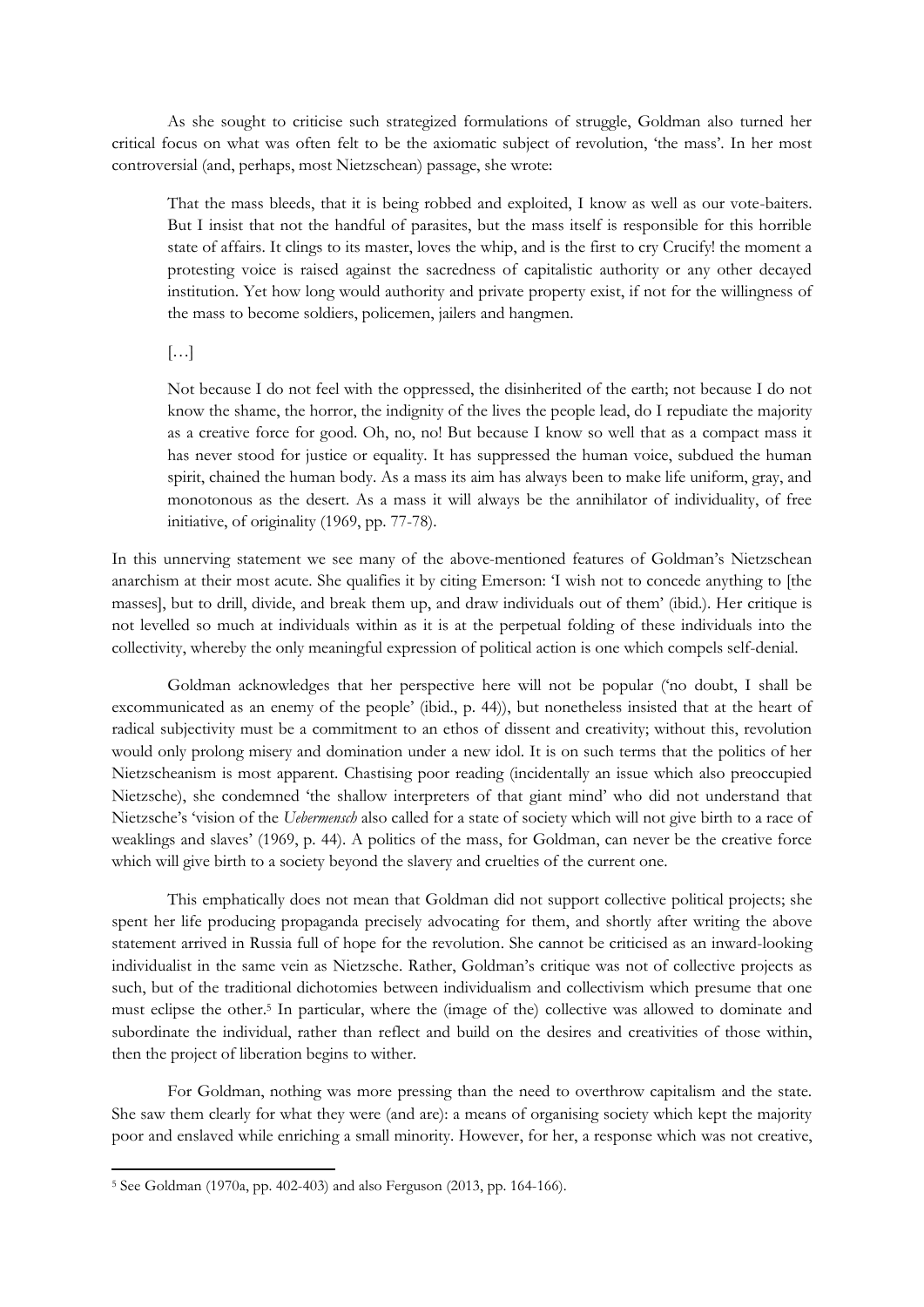or which demanded the subordination of the individual to the mass, would only trap us in this world or foster a new tyranny. Energetic and ethical self-creation must be at the heart of any radical project. In this sense, though she targeted her ire at particular processes, moralities and tendencies, her critique was not limited to these particular forms. She embraced the unknown and insisted on perpetual movement, arguing that 'finalities are for gods and governments, not for the human intellect' (1996, p. 49). Bertalan connects Nietzsche and Goldman on this point through the metaphor of dance. Citing Deleuze, he notes that 'throughout his work, Nietzsche makes use of dance to explain perpetual and creative epistemological shifts...for Nietzsche, "dance affirms becoming and the being of becoming" (2011, p. 214, citing Deleuze, 2006, p. 183) As Zarathustra proclaims, 'Only in the dance do I know how to speak the parable of the highest things' (1997, p. 110). Nor should we do Nietzsche the disservice of limiting his statement here to an offhand metaphor – he took it seriously, made sure to note that his dancing was both a spiritual and corporeal concern (2007a, pp. 235-236), and, apparently, could be seen dancing and singing naked in his room (Nietzsche, 2007b, p. 112n70). Emma Goldman's love of dance was noted in the above discussion of 'beautiful things'. In another passage she breathlessly recounts a different evening:

At the German Club everything was bright and gay. We found Helena's employer, whose name was Kadison, and some of his young friends. I was asked for every dance, and I danced in frantic excitement and abandon. It was getting late and many people were already leaving when Kadison invited me for another dance. Helena insisted that I was too exhausted, but I would not have it so. "I will dance!" I declared; "I will dance myself to death!" My flesh felt hot, my heart beat violently as my cavalier swung me round the ball-room, holding me tightly. To dance to death – what more glorious end! (1970a, p. 19).

To dance to death – this was Goldman's project. Perpetual movement, endless self-creation, and an affective experience of the world which refused to draw lines between the micro-politics of desire and domination and the macro-politics of social change. Whether on the dance floor or shuttling around the US and Europe delivering incendiary speeches and lectures, Goldman never quite stood still; whether consumed with joy at the news of revolution or with grief in the face of suffering, her encounter with radical politics was a deeply affective one. Zarathustra tells us that, 'though there be on earth fens and dense afflictions, he who hath light feet runneth even across the mud, and danceth as upon well-swept ice' (1997, p. 284). Engaging in perpetual political action, and enlivened by the sense that 'it is the *struggle* for, not so much the attainment of, liberty, that develops all that is strongest, sturdiest and finest in human character' (1996, p. 49), Goldman danced.

#### Are You Ready For A Brand New Beat?

*Organizing to undermine the state, capitalism, and all forms of social domination does not mean that one is faced with a choice between the joys of dancing and revelling and the serious work of class struggle. Far from it. Indeed, if one wants to be a revolutionary, perhaps it is the dancing that one should take more seriously* (Shukaitis, 2009, p. 79).

Examples of dance playing a diverse role in political resistance, both historical and contemporary, are plentiful. Enslaved people in Brazil developed capoeira as a martial art which incorporated dance elements, as a means by which to develop skills that would be needed when attempting to escape colonists without raising suspicion. Elsewhere in this issue Adam Barker highlights the role of the Round Dance in asserting a specifically indigenous form and identity during the Idle No More protests in Canada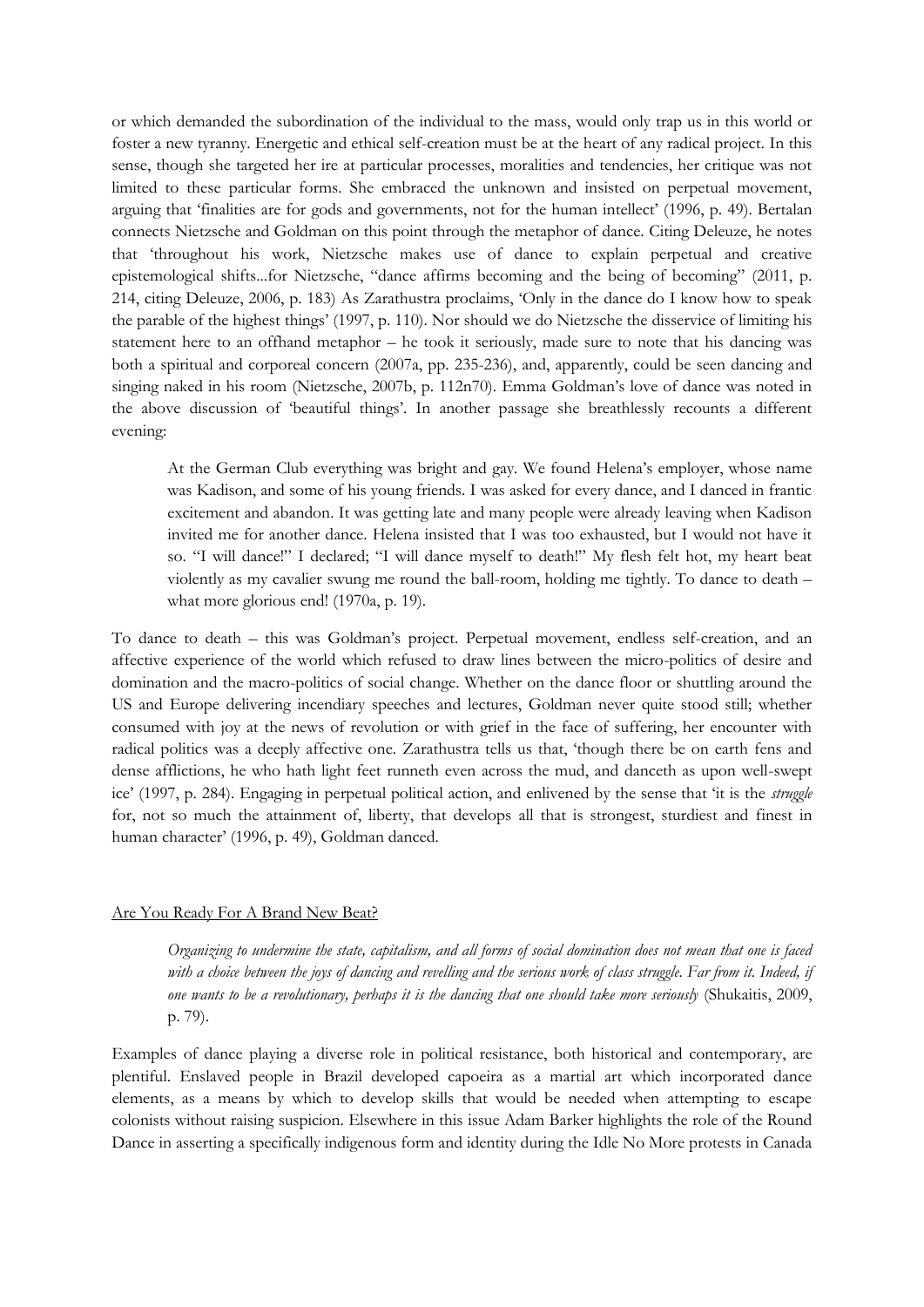in 2012.<sup>6</sup> In 1982, women involved in the Greenham Common Women's Peace Camp broke into RAF Greenham Common and danced on top of the missile silos. In the 1990's the 'Reclaim the Streets' movement in the UK saw thousands of people take over major roads and hold huge street parties, both as an assertion of collective ownership of public space and as a challenge to mass car ownership. It is rare to come across a political demonstration of even moderate size that isn't accompanied by a soundsystem, samba band or other musical accompaniment, followed by a mass of rhythmically energised activists. Of course, the specific nature and purpose of these (and other) examples of dance in resistance varies with context, representing and performing very different sensibilities. Without wishing to suggest a general theory, I would suggest that many contemporary examples demonstrate the centrality of joy, festival and play to present-day understandings of creative political change.

Authors like David Graeber have suggested that, over the past twenty years, radical politics across much of the Western world has developed in a direction which has sought to avoid the clichés associated with much of 20<sup>th</sup> century Marxism; po-faced marches, endless factional debates and cleavages, and a strict separation between the serious work of political organising and the desires of everyday life (2007, pp. 375-418). Thought this cliché is something of an overstatement, the desire to do radical politics differently remains important. It represents a move to overcome what Simon Critchley has called the 'active nihilism' which plagues forms of protest which are always constituted only through opposition, and which do not focus on creative and immediate transformation (Critchley, 2008, p. 124), and to respect Raoul Vaneigem's infamous charge, that people 'who talk about revolution and class struggle without referring explicitly to everyday life, without understanding what is subversive about love and what is positive in the refusal of constraints - such people have a corpse in their mouth' (Vaneigem, 1994, p. 26). In this sense, it represents precisely the affect-laden and creative politics advocated by Goldman.

Stevphen Shukaitis places these ideas in the context of what he calls 'minor composition'. He argues that political action (whether in the form of protest, occupation, workplace assembly or otherwise) marked by dance, humour, and conviviality has a particular series of resonances, insofar as it reshapes the relations between subjects at the micro-political level. Protest 'becomes a space where intensive forms of social engagement occurs as an integral part of the developing of the collective self of the organising campaign as well as an intervention within the symbolic labour process' (2009, p. 72). He offers an evocative example of one particular (and, up to this point, dour) Mayday demonstration which was rescued from its own trudging monotony by the appearance of a soundsystem, which created 'an affectively richer composition of relations for those involved' (ibid., pp. 78-79). Such moments are not confined to their immediacy: '[m]oments of minor mutation, while often occupying a seemingly insignificant role within the larger social fabric, act as a fulcrum on which larger transformations in collective imagination are initiated' (ibid., p. 14). This faith in the importance of minor composition comes from the sense, shared by Goldman, that a change in macro-level political structures which does not emerge from or alongside a shift in everyday social relations will not fundamentally unsettle the place or nature of domination.

The image of festival has been important in understanding the role of these forces in contemporary resistance. Gavin Grindon highlights the ways in which the alter-globalization movement foregrounded a sense of festival or carnival as a means by which to bring desire, joy and dance into the heart of tactical thinking (2007, pp. 94-95). Of course, as Marieke de Goede demonstrates, the role of festival is not a new phenomenon, though its role has undoubtedly expanded over the previous 20 years (2005). De Goede notes one central dimension of political resistance which involves festival; it is, to a certain extent, content with its own irrationality. That is, it does not define success only in terms of policy

<sup>6</sup> Indeed, a recently published book reflecting on the Idle No More protests is entitled 'The Winter We Danced' (The Kino-Nda-Niimi Collective 2014).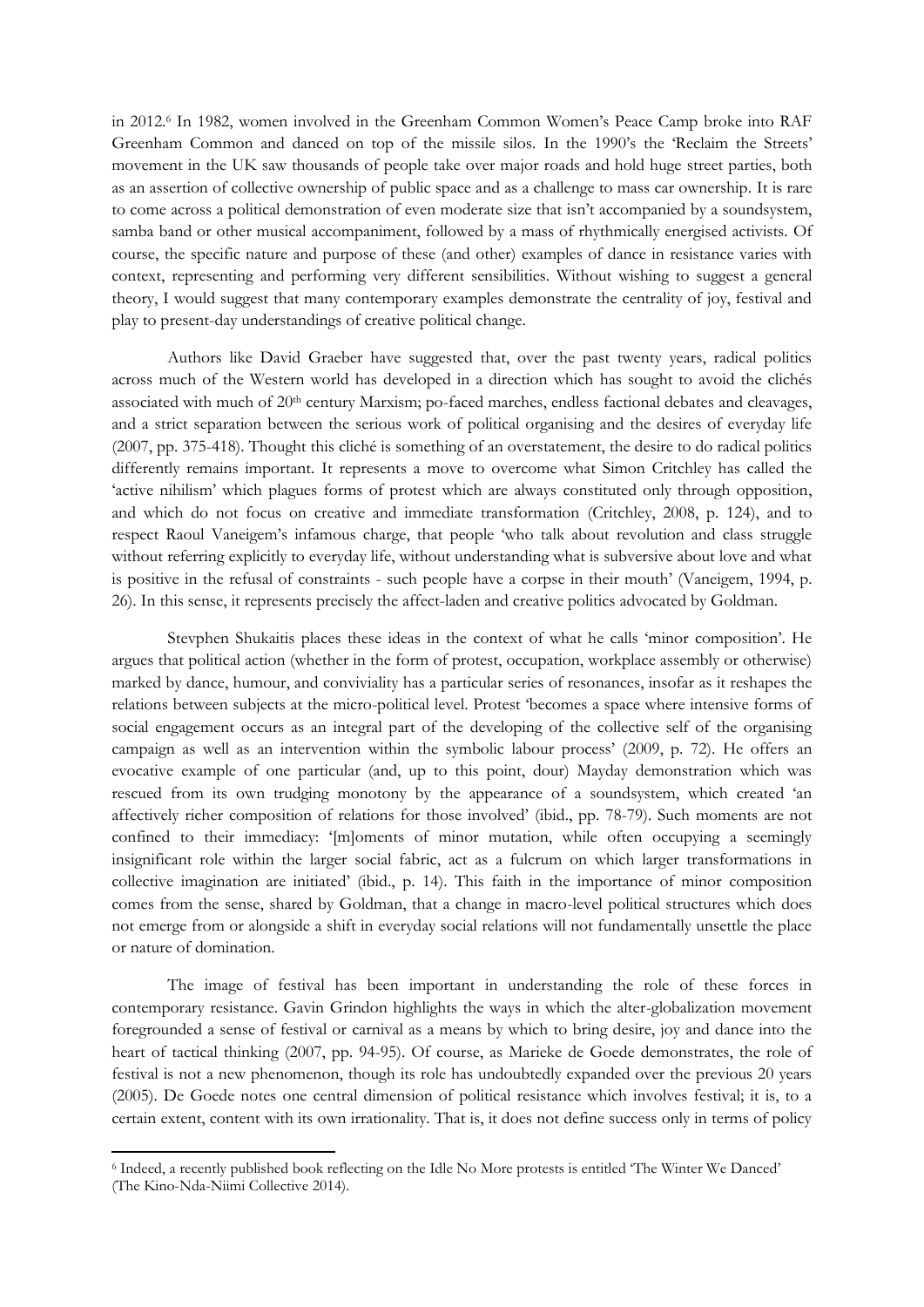achievements or the discovery of new hegemonic ideals, but recognises that political transformations are less easily conceptualised or realised.

As dance and festival perform a frivolous irrationality, they also have a deeply playful dimension. Playfulness is a key component of Goldman's dance. Refusing the imperative to be incorporated within a systemic rationality it is valuable precisely on its own terms; nonetheless (and precisely for this reason) play also has deeply subversive implications. Rose Pfeffer, following Nietzsche, suggests that 'play represents an activity that does not aim at any practical utilitarian need and ends, being unconcerned with good and evil, truth and falsity' (1972, p. 207). In one particularly spectacular example, in 2007 a group of anarchists known as the 'Space Hijackers' protested against an arms fair in London by attempting to auction a tank outside the exhibition. Their (hilarious) account of allowing themselves to be chased around London in their tank, outmanoeuvring the police at every turn and successfully arriving at the arms fair in East London, evokes the sense of dance in a playful manner which simultaneously satiates the anarchists' desire for fun whilst highlighting the skewed priorities of the state's hapless security forces, who are playing games with anarchists instead of contending with the violence of the arms fair (Space Hijackers, 2007). Sandra Jeppesen argues that '[a]narchist theory, like anarchist practice, at its rhizomatic roots, is about play. From playing anarchist soccer to sex and gender play and playing with words to playing with a diversity of tactics, playing with the legalities of border-crossings, or playing with fire – play has always been an anti-authoritarian practice' (2011, p. 158).

None of this is to suggest that any one particular example of dance, festival and playfulness is necessarily good, ethical, revolutionary, or even particularly creative. Instead, it is to make the more modest suggestion that the presence of these elements in forms of contemporary resistance signifies a certain understanding about the place of creativity and affect, and of the importance of everyday transformation. How these dynamics work out cannot be determined in advance. As Shukaitis argues, 'the politics of carnival do not have any particular set direction *a priori*, whether radicalizing or stabilizing, but are only determined within particular historical conjunctions' (2009, p. 72).

This remains slightly unsatisfying, however. The conception of dance that I take from Nietzsche and Goldman demands more than that we bring an affective and creative spirit into the project of social change. It poses important questions and challenges to the nature of radical subjectivity. The creativity and joyfulness it demands is not a frivolous performance, even though frivolity may be its manifestation; its affirmation cannot be simple – creativity is too ambiguous and too fraught a task for this. It calls for a ceaseless and creative insurrection of the self. It challenges us to dance ourselves to death. Nowhere is this necessity more apparent than in the complications and contradictions we might identify in Goldman herself. In the following section I suggest that, rather than hold Goldman up as an idol, we might focus on her shortcomings and violences, as a means by which to think about the ambiguities of self-creation and the demands which accompany the Nietzschean imperative to dance.

#### Ambiguities of Self-Creation

Much of this article has taken Goldman and Nietzsche's pronouncements about dance at face value, has proceeded with a certain series of assumptions about the creative potentials of the dancing subject. However, we can also identify a series of problematic forms or manifestations of dance, which exhibit reactionary, disciplining or conservative tendencies.

William McNeill's anthropological study *Keeping Together in Time: Dance and Drill in Human History* examines the ways in which the development of military training and military strategy has drawn on the human affectation for rhythmic solidarity (or what he calls 'muscular bonding'), using the affective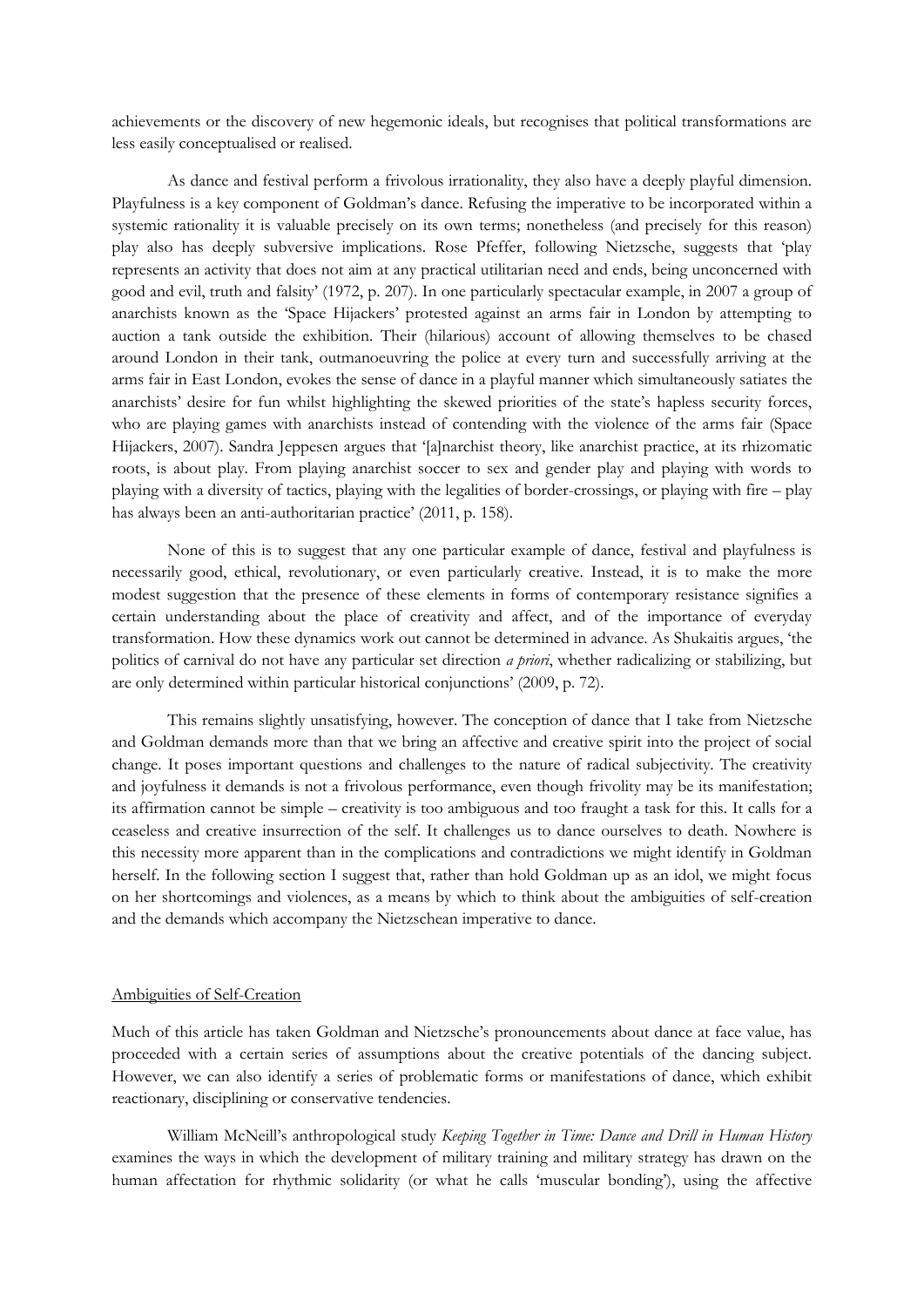pleasure which comes from collective movement as a means by which to craft militarily effective social units. He essentially argues that militarism as we know it is ontologically rooted in precisely the same human interaction as dance (1995, pp. 101-150). Franz Fanon criticises the way in which dance provides a collective catharsis which saps the energy from more focussed revolutionary activity, arguing that:

…any study of the colonial world should take into consideration the phenomena of the dance and of possession. The native's relaxation takes precisely the form of a muscular orgy in which the most acute aggressivity and the more impelling violence are canalized, transformed and conjured away….When they set out [to the dance], the men and women were impatient, stamping their feet in a state of nervous excitement; when they return, peace has been restored to the village; it is once more calm and unmoved (2001, pp. 44-45).

Shukaitis warns against a confidence which obscures the ways in which spectacular manifestations of dance and festival can be recuperated within a capitalist system always working to commodify popular expressions of dissent, cautioning that 'it is important to not allow the giddiness of line of flight and seemingly endless deterritorialization to obscure the very real line of command of appropriation that capitalist valorization uses precisely in…networks of coding, decoding and overcoding' (2009, p. 73). And Michel Foucault's work in *Security, Territory, Population* demonstrates clearly how contemporary liberal governance functions precisely on the conduct of creativity and movement (2007). Indeed, several working within dance studies have identified the ways in which a Foucauldian gaze reveals the forms of discipline operating in the studio (Ann Ness, 2011; Green, 2002-3). And so, against the evocation of dance as a liberatory, creative endeavour, we have a militaristic, depoliticising, readily recuperated, neoliberal framework. What, then, insulates the form of dance outlined here from these important, even fatal challenges?

I would suggest that, to an extent, there can and should be no insulation, that the radical Dancer must remain perpetually alive to the dangers of her movement. To dance in the footsteps of Goldman and Nietzsche, we need to take the conception of dance beyond corporeal or metaphorical practice, framing it as an ethos of the radical subject. The Dancer is she who is committed to a perpetual project of self-creation. For her, liberation comes when people 'refused to be dazzled by superstitions' of morality and of the necessity of domination and poverty, and instead build their own values, create their own worlds (Goldman, 1996, p. 432). However, the form of radical subjectivity evoked by The Dancer must remain open to and in continual struggle with the reality of those difficult features outlined above. Nietzsche's mobilisation of dance, whilst playful, is also deeply demanding, and not affirmed easily; to engage faithfully, one must contend with the ambiguities of what it really means to 'self-create'. Whilst Goldman was to some extent aware of the difficulties that may be encountered here, there are also certain aspects of her thought which were deeply problematic – principally, elements of cruelty, misogyny, racism and essentialism. In the following discussion I suggest that is through attention to these features that we might gain a broader perspective on the ambiguities of self-creation.

Goldman has received widespread admiration from anarchists, feminists and beyond. The eloquent, passionate and ferocious manner in which she castigates her political opponents for their duplicity, cruelty or stupidity to this day sends shivers down a host of radical spines. However, and particularly when taking seriously the affective dimensions of Goldman's projects, there is something uncomfortable about the ways in which there has been a tendency to cherry pick the parts of Goldman's thought which are more easily affirmed, leaving other more troubling features in the past. As Clare Hemmings has argued, doing so can serve as a sort of cleansing process, by which we reassure ourselves of our own distance from these problematic perspectives whilst obscuring the ways in which these features can persist (however quietly) in our own practices and movements (2013, pp. 337-340). If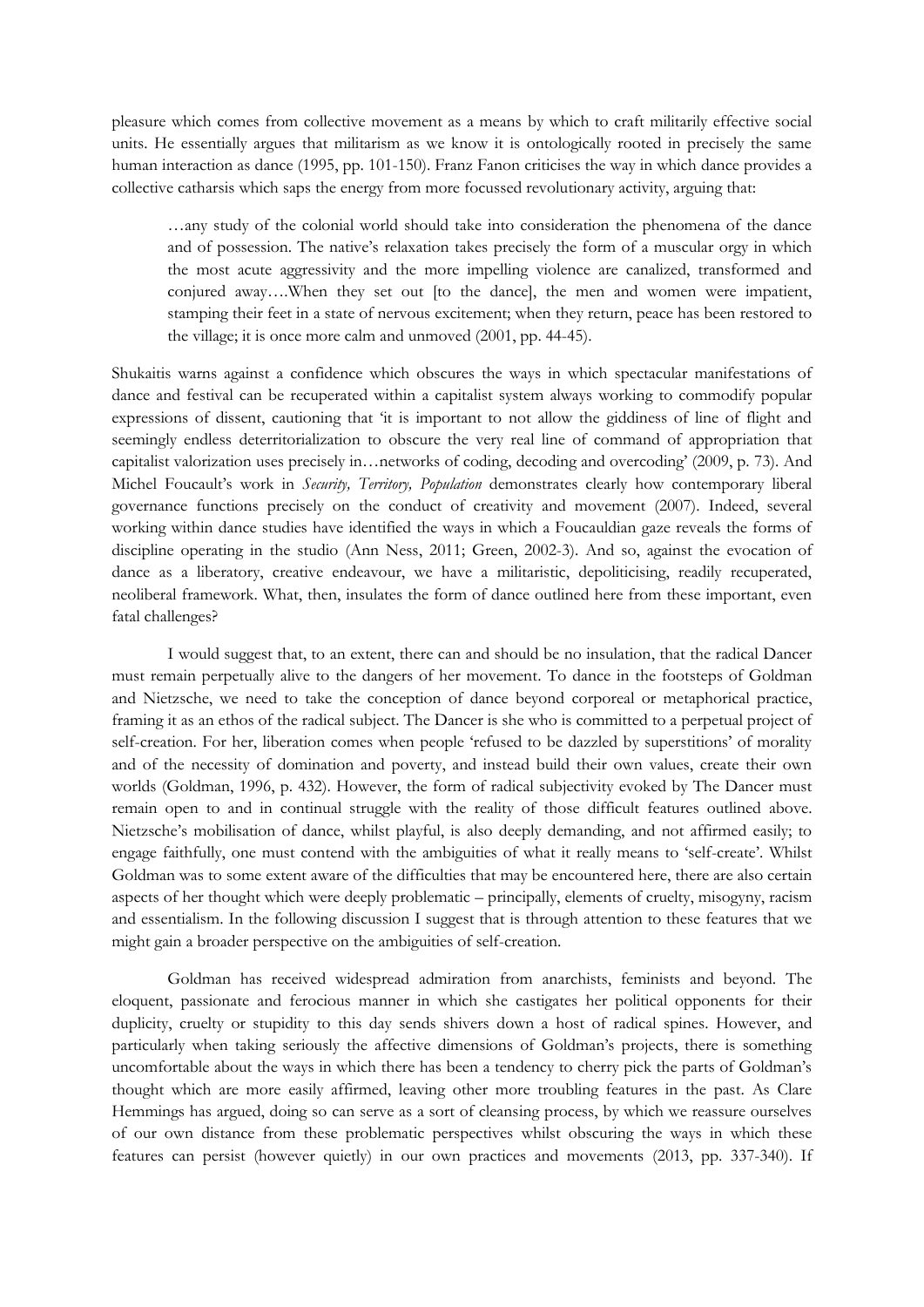political radicalism is to avoid the traps of coalescing into new forms of domination, it must take this process (and the ways in which it reveals the ambiguities of self-creation) seriously.

Hemmings highlights a certain, cruel, misogyny in Goldman's thought. It is true that Goldman differed from many of her contemporaries in refusing to leave the work of women's liberation until 'after' the revolution, and in recognising that dominant relations of production depended precisely on a certain gendered subservience – that is, that women occupied a particular position which situated them as important revolutionary subjects. She also recognised that the form of femininity which rendered women as passive and subservient was not tied to women's natural condition, and that 'true emancipation of women…will have to do away with the absurd notion of the dualism of the sexes, or that man and woman represent two antagonistic worlds' (1996, p. 167). When encouraging women to reject the subservience and consumerism which dominant ideas about gender compelled, however, Goldman exhibited elements of misogyny. She made 'full use of an affective repertoire that includes humour, rage, irony, and rapture, as she positively will[ed] the women she baits to become subjects and not objects of history' (Hemmings, 2012, p. 533); her concern was to 'shake bourgeois women out of their contentment with gilded cages, and to encourage poor women not to risk all for the false promises of consumerism, marriage security and giving birth to sons' (Hemmings, 2013, p. 341). Nonetheless Goldman's passionate style betrays more than this analysis, and 'she frequently moves into characterising women themselves – rather than womanhood as a position, or femininity as a capitalist mode – as stupid and superficial to the core', exhibiting a 'vitriol bordering on misogyny' (Hemmings, 2012, p. 537, p. 541). What is particularly disquieting is the apparent delight Goldman found in making this case; 'the sheer pleasure she takes in her subject – women's dependency, greed and stupidity – means that this has considerably more liveliness than her suggestions for alternatives' (Hemmings, 2013, p. 341). In her affective and passionate style, Goldman 'risks getting caught up in the sadistic pleasures of humiliating those to whom humiliation already attaches' (Hemmings, 2012, p. 537).

Similarities can be drawn between Goldman's chastising of women and her comments on the 'mass' noted above. In criticising 'the inertia, the cravenness, the utter submission of the mass…[which]…wants but to be dominated, to be led, to be coerced', and arguing that 'the majority represents a mass of cowards, willing to accept him who mirrors its own soul and mind poverty', Goldman was engaging in a similar project of trying to excite individuality, movement, disobedience, creativity (1969, pp. 71-73). However, there is an indulgence in her style which establishes her own terms (and shortcomings) as self-evidently superior, in a manner which perhaps closes her mind to other manners of insurrection. As Hemmings argues, 'in the purity of her position and extremity of her feeling, Goldman is unable to consider that the excessive modes she finds so enraging – manipulation, duplicity, nagging – might be resources women take up in a hyperbolic mode not entirely unlike her own' (2012, p. 538). There is in Goldman a hierarchisation of quality and authenticity, by which certain examples of creativity or genius are held above others as idols of liberation; and so, frequent references to 'the beauty and genius of an Emerson, Thoreau, Whitman; an Ibsen, a Hauptmann, a Butler Yeats, or a Stephen Phillips' (Goldman, 1969, p. 71) set a certain standard of taste. Moreover, she sees such figures as struggling *against* forms of oppression in order to express their individuality, failing to consider the ways in which these (mostly white, mostly male) figures also benefitted from those very same structures of oppression. The problem here is not in Goldman's call for an insurrection against stultifying, moralising and submissive modes of being, but in the ways she establishes such insurrections from a privileged vantage point. Her attempted redemption of Nietzsche's aristocrat, as manifesting an aristocracy of the spirit rather than of wealth or caste, nonetheless retains an imaginary predicated on and produced through social hierarchy.

This is not to suggest that Goldman was not capable of being self-critical; indeed, she was very hard on herself when she felt that she had fallen short of her own standards. On one level, it is simply to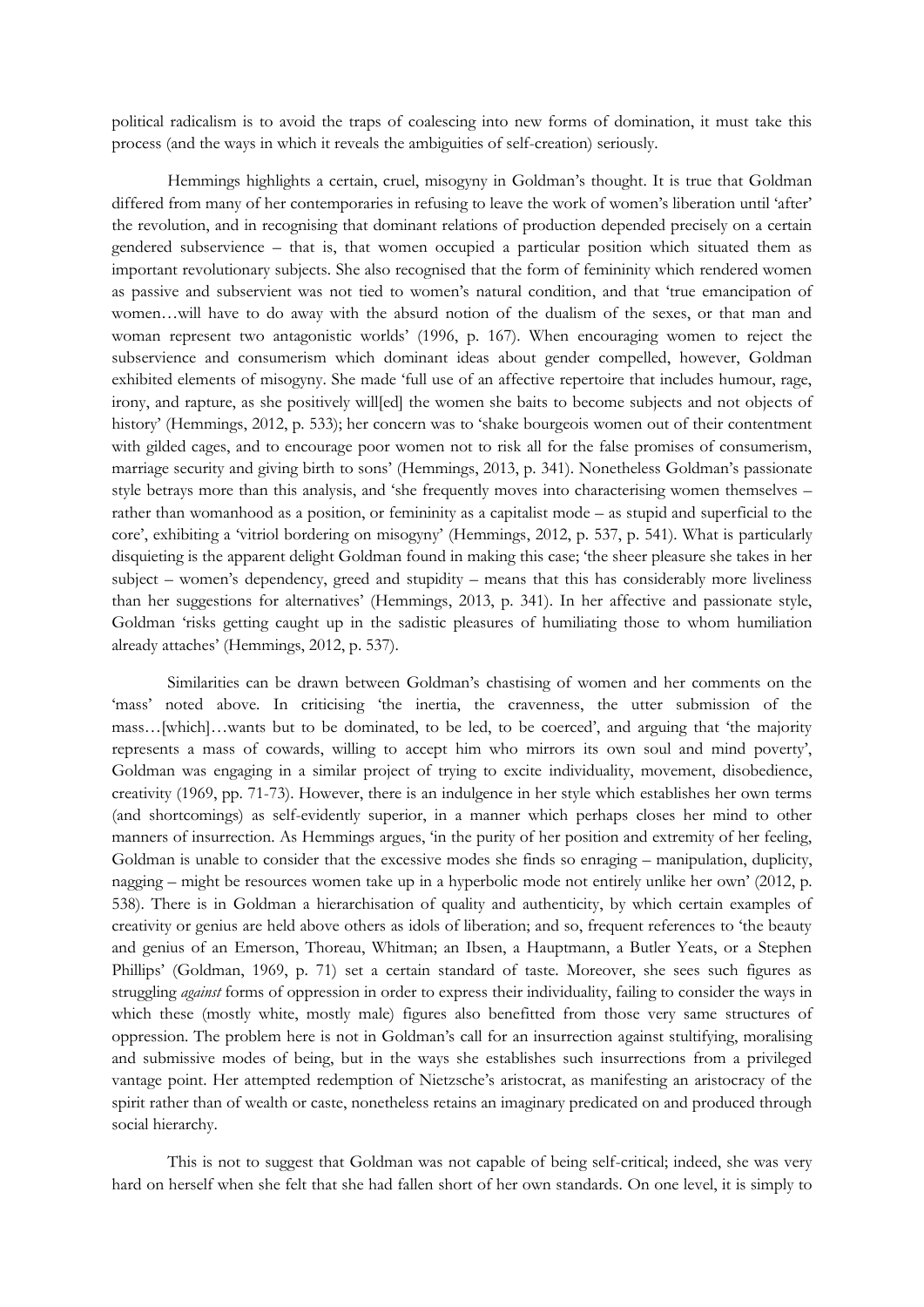point out certain important shortcomings in her analysis, many of which persist in contemporary political thought. And so, to the above issues of hierarchisation and misogyny we can point to the ways in which Goldman evaded more difficult questions about American race politics by highlighting her Jewishness (Hemmings, 2013, p. 337), or the optimism (however cautious) Goldman placed in the idea of 'human nature' (1969, pp. 61-62).<sup>7</sup> I want to suggest, however, that these problematic perspectives might to some extent stem from the overconfident manner in which Goldman invokes self-creation. In one sense, this is a rhetorical move, a challenge for people to defy the conventions of the age ('how many women are strong enough to face...condemnation, to defy the moral dicta?' (1996, p. 174)). It also has an ontopolitical component, rooted in the understanding that 'man has as much liberty as he is willing to take' (1969, p. 65), and that it is important 'to begin with…inner regeneration, to cut loose from the weight of prejudices, traditions, and customs' (1996, p. 167). However, Goldman does not pay a great deal of attention to the ways in which creation is an ambiguous concept which, despite poetry and promise, never simply removes us from the world in which we have been made. Attempts to create new values, new systems, new subjectivities, never quite shake off their heritage; in the face of confident pronouncements about women's liberation we find misogyny; in the call for liberation we have familiar images of social hierarchy.

Whilst he was himself uncompromising about the need for self-creation, Nietzsche was more circumspect about its ontological content. In Karl Jaspers' terms, he was '*necessarily* indefinite':

Nietzsche always treats creation as though it were self-evident, but virtually never takes it as his theme. He does not develop and explain its nature. It is never a possible goal of the will. But his formulations have all the power of an as yet indefinite appeal to recall and to come to grips with authentic being (1980, p. 145, emphasis in original).

Firm or confident proclamations about creation too easily trap us within the dominant order, and blind us to the ways in which we are always produced through and implicated in the violences of the world; as such, a more delicate series of manoeuvres may be necessary:

Nietzsche's stern earnestness paralyzes every sort of moral pathos. His kind of thinking can not rest content with, or even find edification in, any proposition, demand, law, or specific content. It proceeds indirectly by demanding that one take seriously those profound inner depths that would simply be obstructed by appeal to any derived law and any fixed standard (ibid., pp. 147-8).

The Nietzschean-inspired anarchist Gustav Landauer expressed similar sentiments when he argued that '[w]hat most anarchists like to present to us as an ideal society is too often merely rational and stuck in our current reality to serve as a guiding light for anything that could or should ever be in the future' (2010, p. 89).

This caution about firm prescriptions and recognition of the ways in which purportedly new social forms so frequently reflect that which they supposedly displaced does not mean that we should therefore abandon concrete creative tasks of the sort that Goldman, Landauer and many others were (and are) involved in. It does, perhaps, mean that we might take more seriously Nietzsche's best known aphorism:

He who fights with monsters must take care lest he thereby become a monster. And when you gaze long into an abyss the abyss also gazes into you (2003a: xxx).

 $\overline{a}$ 

<sup>7</sup> For a carefully nuanced account of Goldman's problematic encounter with race, see Ferguson (2013, pp. 211-241). On the contested relationship between anarchism and 'human nature', and for critiques of this humanism, see Newman (2007); May (1991); Jun (2012).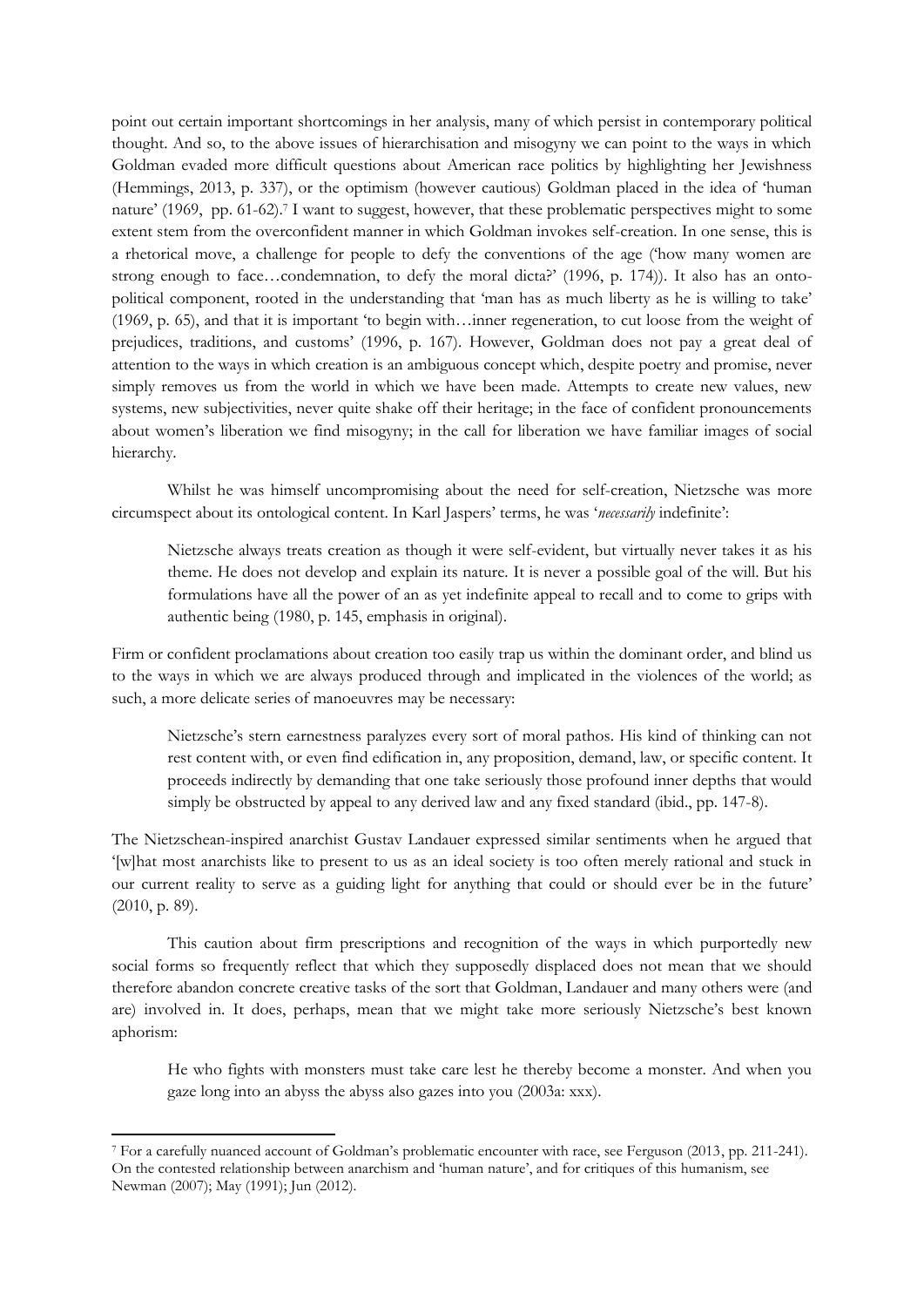Whilst there is no shortage of interpretations of this statement, in the context here I suggest that it might be read both more obviously as a warning against becoming that which one opposes, but more substantially as a reflection of the demands that self-creation poses; seemingly trapped between the overbearing presence of where we have been, and the dizzying, potentially dangerous possibilities of where we might go, the imperative to create stands without ground or content, and yet remains crucial. As Nietzsche points towards the unnerving nature of the abyss, he also draws us towards it; preparing to encounter the idea of eternal recurrence, Zarathustra proclaims to himself 'Now only dost thou go the way to thy greatness! Summit and abyss – these are now comprised together!' (1997: 149). The impossible trauma of self-creation, in which we seek to remake the world knowing that we can never quite escape it, and knowing that our (necessary) attempts will always themselves (re)produce forms of oppression, places a heavy and urgent burden, both to continue creating, and to subject these creations to the utmost interrogation. This is not a straightforward waltz into the future, but a dancing on the margins which finds little resting space. As the examples at the outset of this section made clear, dance is not innocent, and can be found in or turned to the service of life-denying forces. The argument I outline here does not diminish this danger, but instead insists that The Dancer in Goldman and Nietzsche's terms proceeds precisely with a lively and active sense of the possibility of these dangers, and with an understanding that this makes stasis an unconscionable choice. The Dancer must dance herself to death.

#### Dancing Ourselves to Death

*Ye higher men, the worst thing in you is that ye have none of you learned to dance as ye ought to dance – to dance beyond yourselves! What doth it matter that ye have failed!* 

*How many things are still possible! So learn to laugh beyond yourselves! Life up your hearts, ye good dancers, high! higher! And do not forget the good laughter.* (1997: 285).

In this paper dance has been used to signify both a corporeal, affective practice of resistance, and as a metaphor for a mobile and creative radical subjectivity. The latter has been somewhat compromised by the recognition that creativity is a deeply ambiguous concept, both necessary and fraught with problems. However, this recognition and its accompanying caution are not intended to constitute a limitation on or dulling of the dancing subject, but are themselves imbued with a certain creative force. Three final comments on the nature of the Dancer serve to situate her as a subject of ceaseless insurrection, creative responsibility, and cheerful irony.

What is striking about Goldman's conception of radical subjectivity is that it is a ceaselessly mobile one, never resting, always creating, never arriving:

The "arrived" artists are dead souls upon the intellectual horizon. The uncompromising and daring spirits never "arrive". Their life represents an endless battle with the stupidity and the dullness of their time. They must remain what Nietzsche calls "untimely," because everything that strives for new form, new expression or new values is always doomed to be untimely (1996, pp. 223-4).

An endless dance which permits few resting spaces and which allows no part of life to excuse itself from the imperative to recognise domination and to create anew. Her challenge is to render oneself vulnerable to this experience, to evade the stasis of morality and superstition and embrace the unknown, to acknowledge and even delight in the fracturing of one's subjectivity. The Dancer is a courageous figure,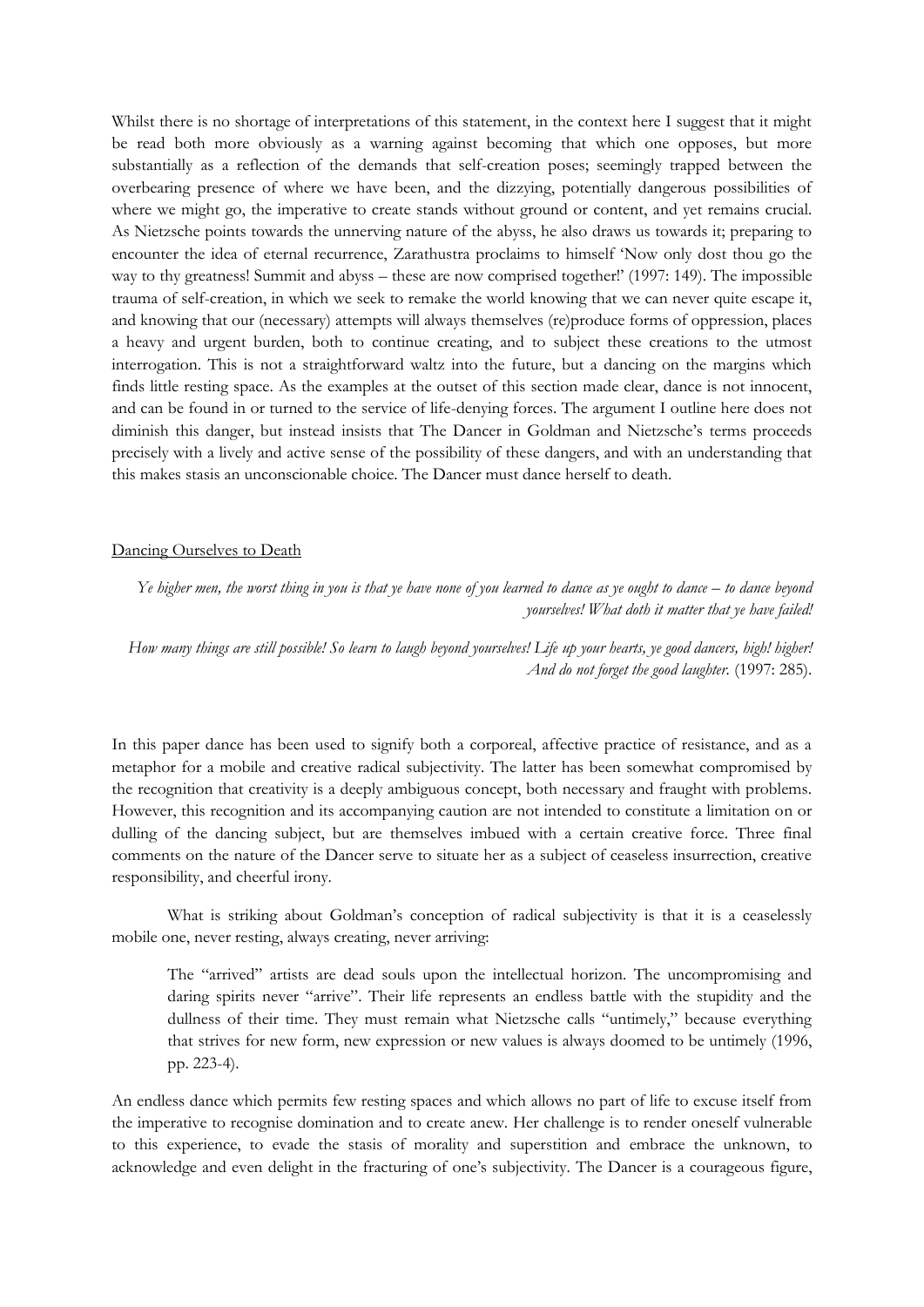practicing what Nietzsche refers to as the 'art of separating without creating enemies; not conflating, not 'reconciling' anything; an immense multiplicity which is nevertheless the opposite of chaos' (EH, *Why I Am So Clever*, 9). Bertalan cites Butler, who argues that the 'unitary subject' is 'is the one who knows already what is, who enters the conversation the same way as it exits, who fails to put its own epistemological certainties at risk in the encounter with the other, and so stays in place, guards its place, and becomes an emblem for property and territory' (Bertalan, 2011, p. 222, citing Butler, 2004, p. 228). Instead, we may choose to hold less tightly to our impressions of who we are:

Nietzsche views humans not as finished beings but as works of art, and specifically works in progress. The philosophy of becoming implies a single ethical imperative: become who you are, create yourself as a masterpiece. And as Nietzsche argues, this involves creating one's own law (Call, 2002, p. 51).

There is, for Lewis Call, a powerful synthesis between the micro- and macro-political implications here, insofar as an ethic of self-creation undermines the conditions of possibility of statist/totalitarian thought. He cites Rolando Perez, who argues that 'the overman or over(wo)man is she who no longer needs the State, or any other institution, for that matter. She is her own creator of values and as such the first true an(archist)' (ibid., p. 52).

These flighty evocations of a multiple, dancing subject are, however, only part of this story. Their cheerful optimism about the space and opportunities for creativity must be read alongside those trends in Nietzsche and Goldman which point towards a weighty responsibility. It is only through engaging with this dynamic that we can really grasp what it might mean to dance to death. Responsibility is a fundamental concept for Nietzsche (though, as with creativity, underdiscussed). Jaspers lays out the challenge well:

Thus Nietzsche's freedom without transcendence is by no means intent upon simply returning to mere life; it aspires to the life of authentic creation. Just as Nietzsche's denial of morals does not mean the annulment of all morality but a laying hold upon what is *more than merely moral,* so here his sole intention is to stimulate man to higher achievement. To be sure, without God, Nietzsche's purpose seems to lead to the radical loss of all bonds: what remains is just to live as before and to allow life to continue as always. But this is to turn Nietzsche's idea into its very opposite. Its challenge is tremendous, for the entire burden is laid upon the individual…Nietzsche is asking those who abandon morality to bind themselves by still higher and more inexorable bonds (1980, pp. 149-50).

The responsibility here is twofold: firstly, we must create something meaningful, something which does not simply replicate past forms, or flee towards nothingness. Secondly, we must undermine ourselves, seriously. To affirm the challenge of transvaluation while believing it to be easy is to fail, indeed, to not even begin. Nietzsche makes this clear when discussing the idea of cheerfulness; as Ansell-Pearson argues, a shallow cheerfulness is really miserable, because it 'does not see the sufferings and monsters [it] purports to see and combat…tries to convince us that things are easier than they really are…The cheerfulness we can respond to must come from one who has thought most deeply and who loves what is most living' (2005, p. 37). An easy affirmation of Nietzsche's freedom is a chimera, a fraud which misses what is most challenging, profound, and productive. This is a challenge which Goldman made to other anarchists in her injunctions to draw anarchism into every phase of life – though, as we have seen, it is also a challenge with which she herself struggled.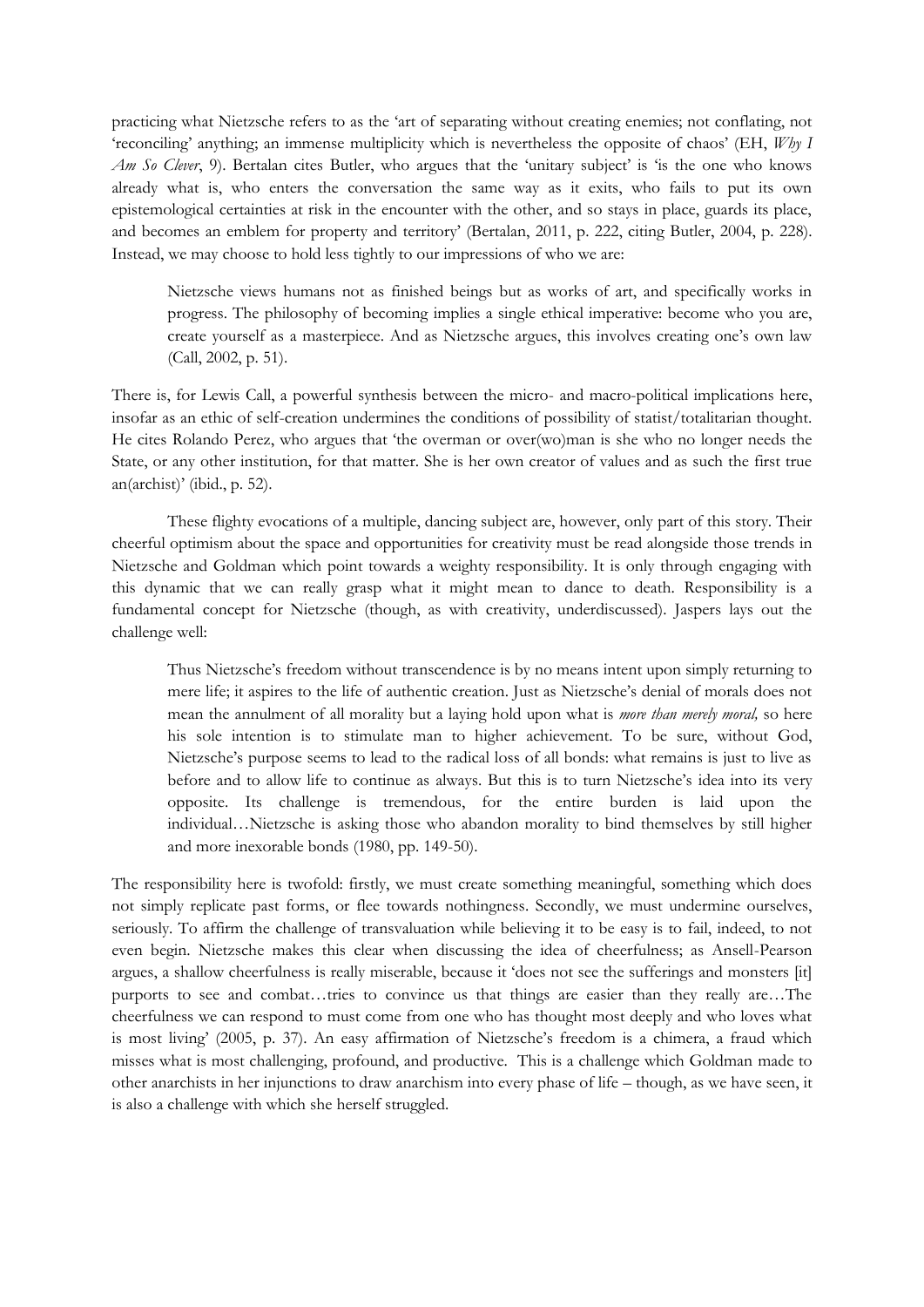It is here that the seriousness with which Nietzsche took self-reflection contextualises his cheerfulness in important ways – his was the cheerfulness of one who has thought most deeply. And so, he cheekily proclaims:

His step betrayeth whether a person already walketh on *his own* path: just see me walk! He, however, who cometh night to his goal, danceth...Life up your hearts, my brethren, high, higher! And do not forget your legs! Lift up also your legs, ye good dancers: and better still, if ye stand upon your heads! (1997, pp. 283-284).

However, he also writes that 'The most intellectual men, provided they are also the most courageous, experience the most excruciating tragedies: but on that very account they honour life, because it confronts them with its most formidable antagonism' (2007a, p. 57). Amongst these tragedies involves the recognition that we are more tied to our superstitions, more desiring of domination, more faithful to our idols, than we might wish to acknowledge.

This simultaneously joyful and painful encounter with the world (which one also finds in Goldman) evokes an ironic subject, a perpetually disruptive and partial self. Ansell Pearson points towards 'the self-referential aspects of Nietzsche's philosophy, which mock his own authority and draw attention to the personal nature of his principal thoughts and teachings (that the will to power is *his*  interpretation of existence; that eternal return represents *his* formula for the highest affirmation of life possible, etc.)...Nietzsche conceives himself, not as another ascetic priest, but as a *comedian* of the ascetic ideal' (1994, pp. 58-59). Nietzsche pulls himself apart gleefully and self-consciously. As he proclaims 'I am Dynamite', he simultaneously ponders 'Maybe I am a clown' (2007a, p. 253). He challenges us to cheerfully, seriously cheerfully, dance our way through life, learning to recognise the ways in which we remain faithful to superstition and domination such that we might create ourselves anew: 'By teaching us that we must pursue a perpetual project of self-overcoming and self-creation, constantly losing and finding ourselves in the river of becoming, Nietzsche ensures that our subjectivity will be fluid and dispersed, multiple and pluralistic rather than fixed and centered, singular and totalitarian' (Call, 2002, p. 33).

Call suggests that a Nietzschean might criticise anarchism because it constructs itself as a particularistic sect, 'a political theory which would replace the nations of Germany and France with a "nation" of Bakuninites'. He argues that 'The dominant figure in Nietzsche's utopian political imaginary is much more profoundly non-sectarian. She is indeed *nomadic* in character' (2002, p. 41). The explorations here have suggested that Goldman might be read in just this nomadic light, arguing that a radical politics that will truly change the world must dance, must be creative, joyful, multiple, and must take seriously the challenge of an ethos of self-creation which truly seeks to unsettle our endless complicity in domination, and which recognises that this task is never fully complete, that we must dance to death.

Ann Ness, S. (2011). Foucault's Turn From Phenomenology: Implications for Dance Studies. *Dance Research Journal,* 43(2), 19-32. Doi: 10.1017/S0149767711000039

Ansell-Pearson, K. (1993). Nietzsche, woman, and political theory. In P. Patton (Ed.), *Nietzsche, Feminism, and Political Theory* (pp. 27-48). New York, NY: Routledge

Ansell-Pearson, K. (1994). *An Introduction to Nietzsche as a Political Thinker: The Perfect Nihilist.* Cambridge: Cambridge University Press.

Ansell-Pearson, K. (2005). *How To Read Nietzsche.* London: Granta Publications.

Bertalan, H. (2011). When Theories Meet: Emma Goldman and 'Post-Anarchism'. In D. Rousselle and S. Evren (Eds.), *Post-Anarchism: A Reader* (pp. 208-230). London: Pluto Press.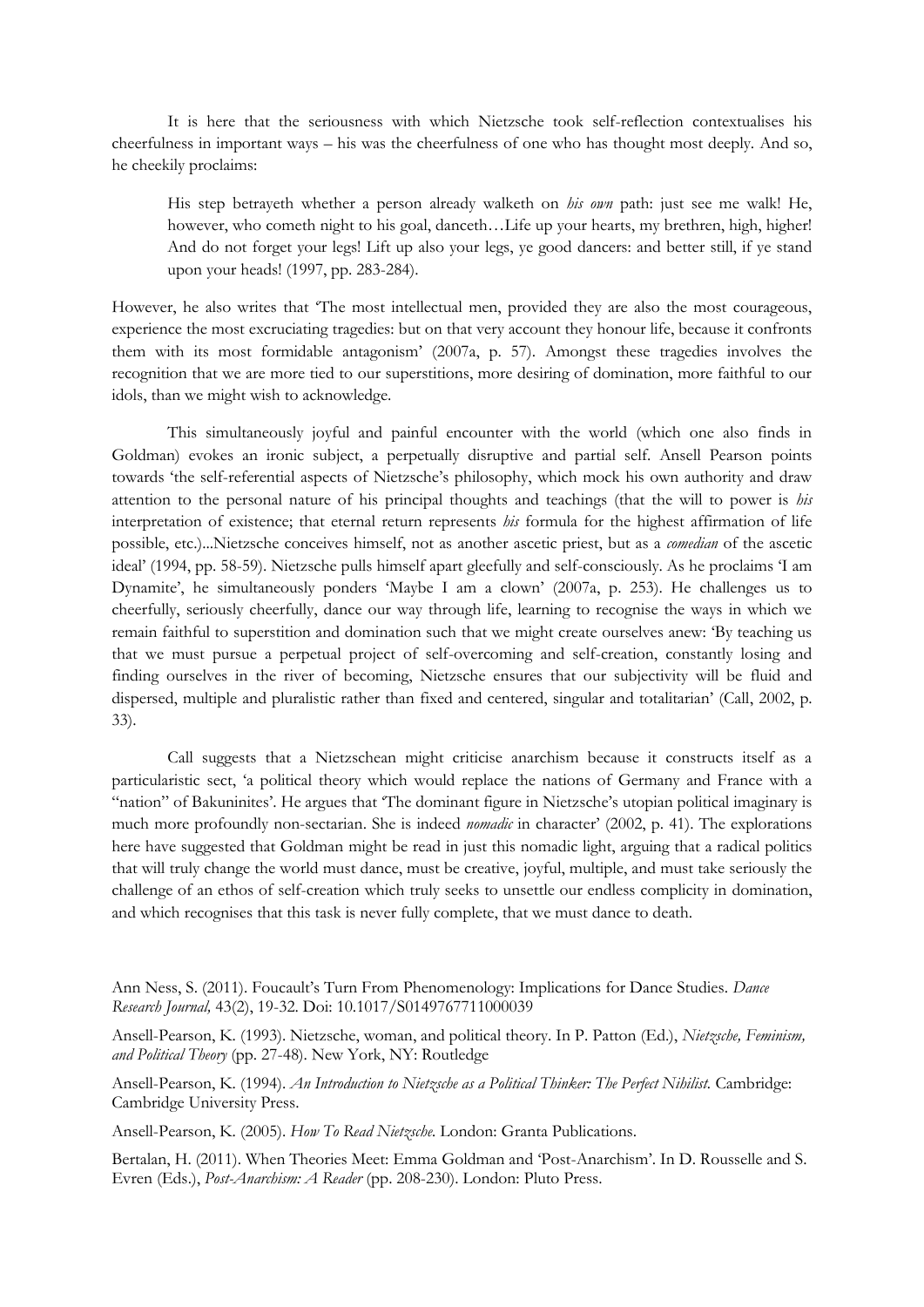Butler, J. (2004). *Undoing Gender.* New York, NY: Routledge.

Call, L. (2002). *Postmodern Anarchism.* Oxford: Lexington Books.

Colson, D. (2004). Nietzsche and the Libertarian Workers' Movement. In J. Moore (Ed.), *I Am Not A Man, I Am Dynamite! Friedrich Nietzsche and the Anarchist Tradition* (pp. 12-28). Brooklyn, NY: Autonomedia.

Critchley, S. (2008). *Infinitely Demanding: Ethics of Commitment, Politics of Resistance.* London: Verso.

de Goede, M. (2005). Carnival of Money: Politics of Dissent in an Era of Globalizing Finance. In L. Amoore (Ed.), *The Global Resistance Reader* (pp. 379-391). New York, NY and London: Routledge.

Deleuze, G. (2006). *Nietzsche and Philosophy.* (H. Tomlinson, Trans.). New York, NY and London: Continuum.

Fanon, F. (2001). *The Wretched of the Earth.* London: Penguin.

Ferguson, K. (2004). E.G.: Emma Goldman, for Example. In D. Taylor and K. Vintges (Eds.), *Feminism and the Final Foucault* (pp. 28-40). Urbana, IL: University of Illinois Press.

Ferguson, K. (2013). *Emma Goldman: Political Thinking in the Streets,* Plymouth: Rowman & Littlefield Publishers.

Foucault, M. (2007). *Security, Territory, Population: Lectures at the Collège de France, 1977-1978.* (G. Burchell, Trans.). New York, NY: Picador.

Goldman, E. (1969). *Anarchism and Other Essays.* Mineola, NY: Dover Publications.

Goldman, E. (1970a). *Living My Life, Vol. 1*. Mineola, NY: Dover Publications.

Goldman, E. (1970b). *Living My Life, Vol. 2.* Mineola, NY: Dover Publications.

Goldman, E. (1996). *Red Emma Speaks: An Emma Goldman Reader*. Amherst, NY: Humanity Books.

Goldman, E. (2003). *My Disillusionment in Russia.* Mineola, NY: Dover Publications.

Graeber, D. (2007). *Possibilities: Essays on Hierarchy, Rebellion, and Desire.* Oakland, CA and Edinburgh: AK Press.

Green, J. (2002-3). Foucault and the Training of Docile Bodies in Dance Education. *Arts and Learning,*  19(1), 99-126.

Grindon, G. (2007). The Breath of the Possible. In S. Shukaitis and D. Graeber (Eds.), *Constituent Imagination: Militant Investigations // Collective Theorization* (pp. 94-108). Oakland, CA and Edinburgh: AK Press.

Hemmings, C. (2012). In the Mood for Revolution: Emma Goldman's Passion. *New Literary History*, 43, 527-545. Doi: 10.1353/nlh.2012.0030

Hemmings, C. (2013). Considering Emma. *European Journal of Women's Studies,* 20, 334-346. Doi: 10.1177/1350506813502022

Jaspers, K. (1980). Man As His Own Creator. In R. C. Solomon (Ed.), *Nietzsche: A Collection of Critical Essays* (pp. 131-155). Notre Dame, IN: University of Notre Dame Press.

Jun, N. (2012). *Anarchism and Political Modernity.* New York, NY and London: Continuum.

Koch, A. (1993). The Epistemological Basis of Anarchism. *Philosophy of the Social Sciences,* 23, 327-351. Doi: 10.1177/004839319302300304

Landauer, G. (2010). *Revolution and Other Writings: A Political Reader*. (G. Kuhn, Trans.). Oakland, CA: PM Press.

May, T. (1991). *The Political Philosophy of Poststructuralist Anarchism.* Pennsylvania: Pennsylvania State University Press.

McNeill, W. H. (1995). *Keeping Together in Time: Dance and Drill in Human History.* Cambridge, MA: Harvard University Press.